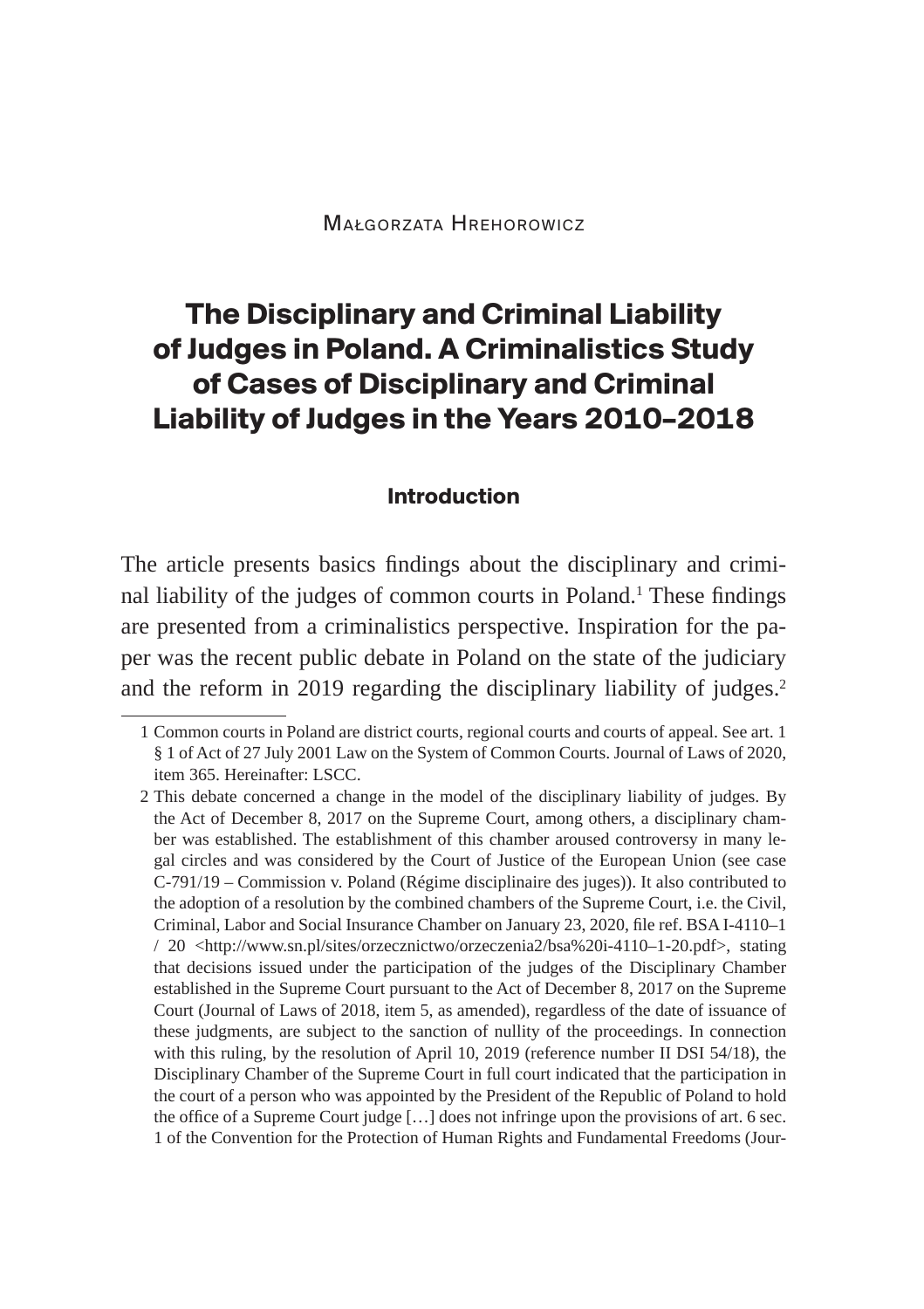The article provides data on the following issues: the basics of the disciplinary and criminal liability of judges, the number of disciplinary cases of judges in the years 2010–2018 and the number of criminal cases of judges in the years 2001–2017, categories of the disciplinary violations and crimes committed, decisions taken in cases involving disciplinary violations, and the imposed penalties. The article is based on an examination of Supreme Court verdicts issued in disciplinary cases of judges and data provided by the Ministry of Justice.3

A recent public debate in Poland concerns the disciplinary liability of judges and mistakes made by courts in the judgments issued. It would be worth conducting such a debate regarding the professional liability of other legal professions, i.e. prosecutors, lawyers, legal advisers, notaries and bailiffs. It is hoped that this article will initiate further discussion about these issues among scientists, practitioners and the general public. In the preparation of the article the research on the disciplinary liability of lawyers carried out in other countries of the European Union, and the results of this research, were taken into consideration.<sup>4</sup>

nal of Laws of 1993, No. 61, item 284), the right to have a case heard by an independent and impartial court established by law, as a result of which such a person is not an unauthorized person, and the composition adjudication of the court in which such a person sits is not a court properly filled, <http://www.sn.pl/orzecznictwo/SitePages/Najnowsze\_orzeczenia. aspx?ItemSID=1218–301f4741–66aa-4980-b9fa-873e90506a11&ListName=Zagadnien ia\_prawne>. This compilation is a study from a criminalistics point of view, and therefore the discussion of the above-mentioned political debate was intentionally omitted from it.

<sup>3</sup> See Ł. Piebiak, *Odpowiedź na interpelację nr 25389 w sprawie postępowań karnych wobec sędziów*, <http://www.sejm.gov.pl/sejm8.nsf/InterpelacjaTresc.xsp?key=B4SHUE>.

<sup>4</sup> See CEPEJ Report on *European judicial systems –Edition 2014 (2012 data): efficiency and quality of justice*, <http://www.just.ro/wp-content/uploads/2015/09/editia-2014-en. pdf>, p. 354. Cf. E. Gruodytè, *The disciplinary liability of Lithuanian Lawyers: a comparative approach*, "Baltic Journal of Law & Politics" 2014, no. 2, pp. 1–36; A. Tsaoussi, E. Zervogianni, *Judges as satisficers: a law and economics perspective on judicial liability*, "European Journal of Law and Economics" 2010, no 29, pp. 333–357; Minimum Judicial Standards V, Disciplinary proceedings and liability of judges, ENCJ Report 2014–2015, <https://www.encj.eu/images/stories/pdf/GA/Hague/encj\_report\_minimum\_standards\_v\_ adopted\_ga\_june\_2015.pdf>; N. Acquaviva, F. Castagnet, M. Evanghelou, *A comparative analysis of Disciplinary Systems for European judges and prosecutors, For the 7th edition of the THEMIS Competition – 2012*, <http://www.ejtn.eu/Documents/Themis%202012/ THEMIS%202012%20ERFURT%20DOCUMENT/Written%20paper%20France%203.pdf >.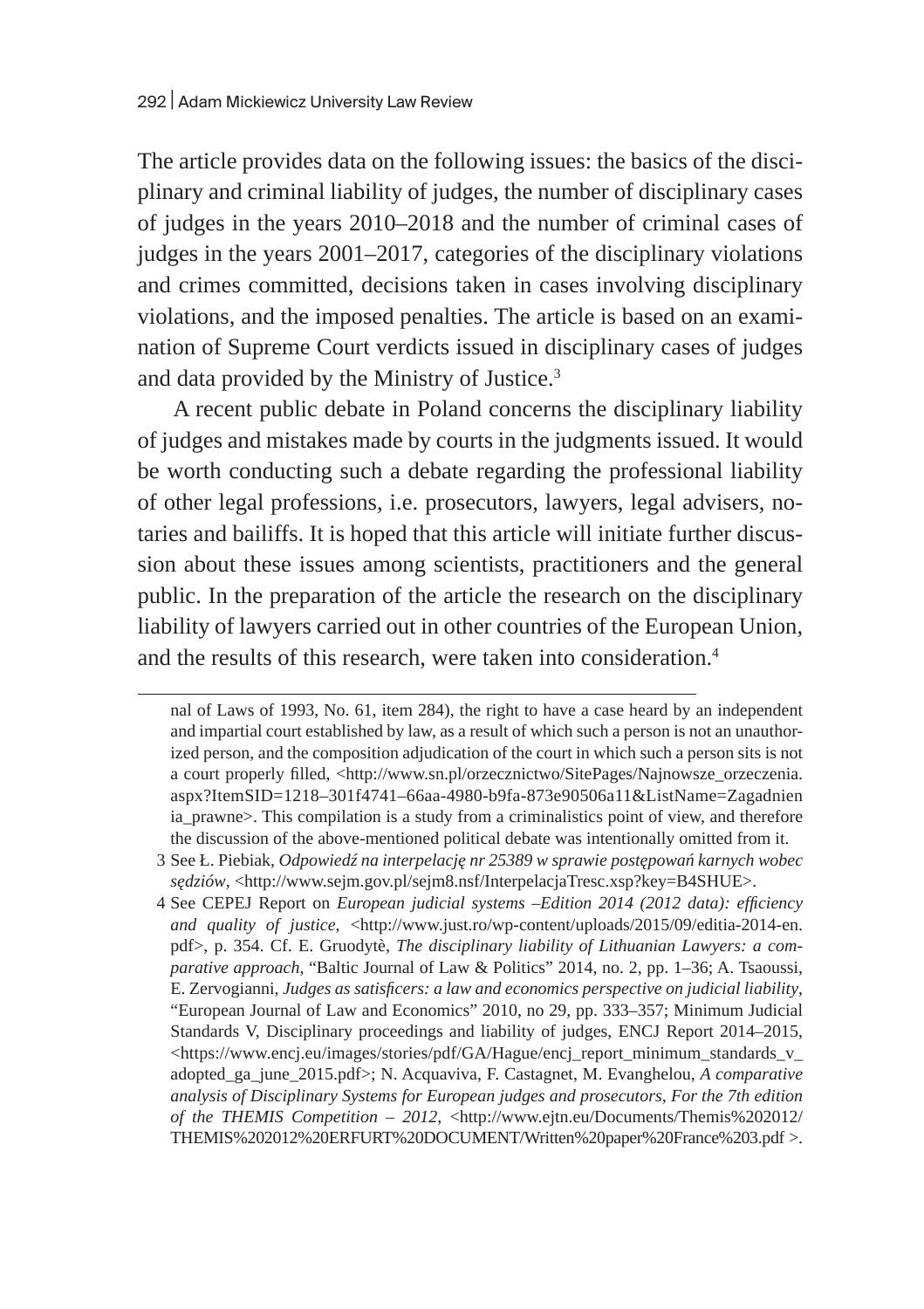## **The Basic Issues Associated with the Disciplinary and Criminal Liability of Judges**

The framework for the functioning of judges in Poland is determined by the Constitution of the Republic of Poland, which indicates that judges, when exercising their office, are independent and subject only to the Constitution and statutes.5 However, under the terms regulated by the Constitution and statutes, judges are subject to disciplinary and criminal liability.

The legal grounds for the disciplinary liability of judges are regulated by the Act of 27 July 2001 Law on the System of Common Courts (LSCC). The principles of this liability are governed by the provisions of Art. 107–133a LSCC.

In the current legal situation, the judge is disciplinarily responsible for official (disciplinary) offenses, including:

- 1) an obvious and blatant insult to the law
- 2) acts or omissions that may prevent or significantly impede the functioning of the judicial authority
- 3) actions questioning the existence of a judge's service relationship, the effectiveness of the appointment of a judge, or the empowerment of the constitutional body of the Republic of Poland
- 4) public activities incompatible with the principles of the independence of courts and judges
- 5) a breach of the dignity of the office.

These grounds for the disciplinary liability of judges have been applicable since February 14, 2020, when the legislator amended art. 107 § 1 LSCC. Until February 13, 2020, judges were disciplinarily responsible for misconduct, including an obvious and blatant offense against the law and the dignity of the office. The scope of the acts subject to this responsibility was therefore narrower.<sup>6</sup>

<sup>5</sup> See art 178 § 1 Constitution of the Republic of Poland of April 2, 1997 (Journal of Law of 1997, no. 07, item 15). Hereinafter: Constitution.

<sup>6</sup> The amendment of 20 December 2019 – the Act amending the Act – Law on the System of Common Courts, the Act on the Supreme Court and some other acts (Journal of Law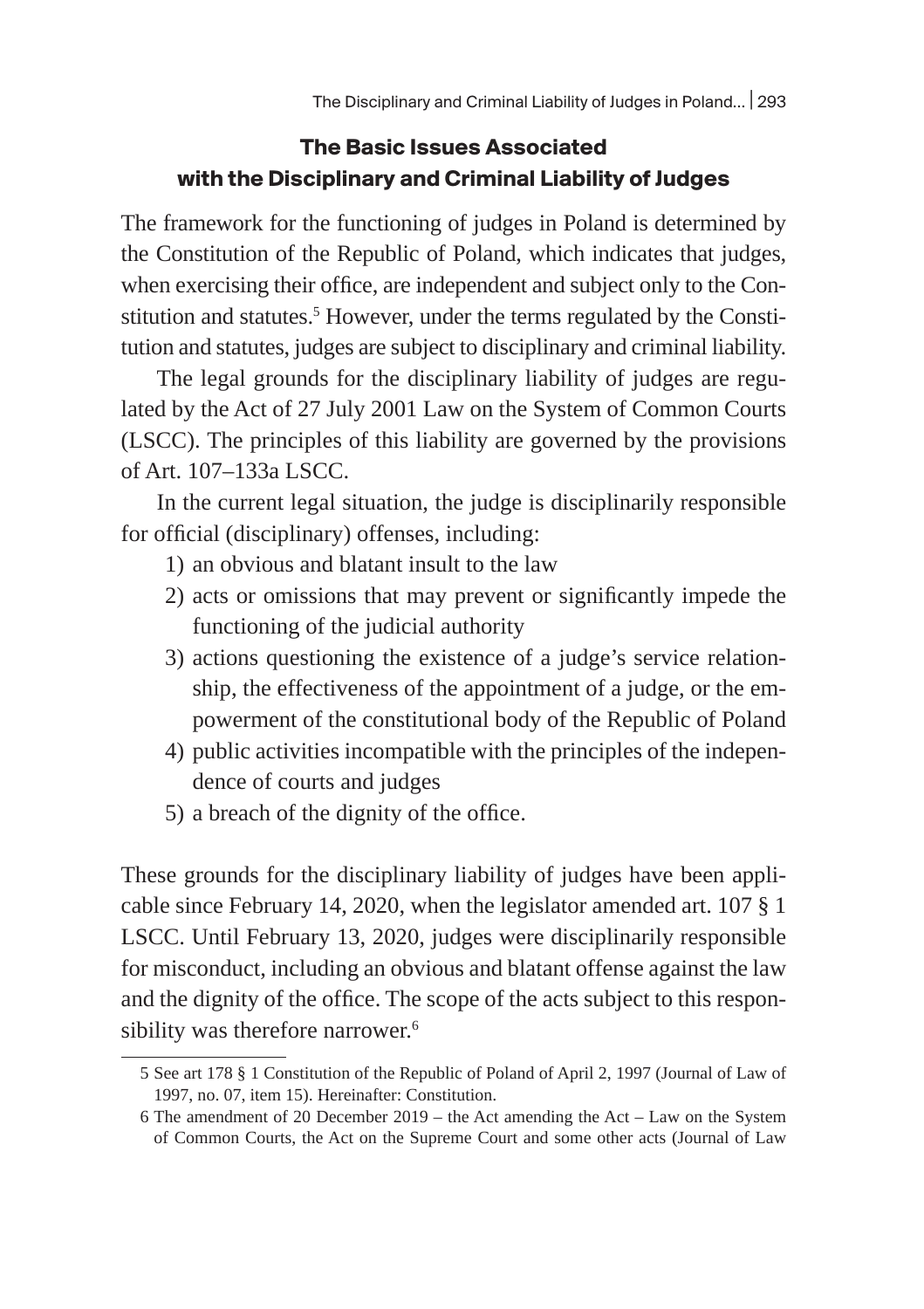The LSCC Act also specifies the scope of duties of judges, non-compliance with which also provides grounds for disciplinary liability. These obligations are: the obligation to improve professional qualifications, the obligation of patronage over the conduct of trainee judges, the obligation to perform activities in relation to the duties entrusted to the disciplinary court judge, the obligation to maintain professional secrecy, a prohibition on taking additional employment except for teaching or academic positions, and a prohibition on occupying positions specified in the Act, the obligation to submit a property declaration, the obligation to submit a declaration of membership in associations, performing functions in foundation bodies, membership in a political party, the obligation to follow the official route in matters related to the office held, the obligation to notify about a pending court case in which the judge acts as a party or a participant, and the obligation to reside in the city being the seat of the court.7 The judge should obtain the consent of the president of the superior court or of the court of residence to employment in the didactic or scientific position, and for residing outside the place of service. Failure to obtain this consent also provides grounds for disciplinary liability.

The grounds for the material liability of judges for disciplinary offenses are also specified in the Code of Ethics for Judges, as set out in the resolution of the National Council of the Judiciary. The Code of Ethics for Judges is also applied to retired judges and court assessors. These rules set standards for the conduct of a judge during and outside the service. The rules of ethics impose on the judge, among other things, the obligation to take actions without undue delay, to maintain an appropriate attitude towards the parties to the proceedings, to maintain neutrality towards the parties in the course of the proceedings, to take care of proper organi-

of 2020, item 190). Cf. W. Kozielewicz, *Odpowiedzialność dyscyplinarna sędziów*, in: *Odpowiedzialność dyscyplinarna sędziów, prokuratorów, radców prawnych i notariuszy*, ed. W. Kozielewicz, Warszawa 2016, pp. 128–192; J. Sawiński, *Commentary on Article 107 LSCC*, in: *Law on the System of Common Courts. Commentary*, ed. A. Górski, Lex 2013.

<sup>7</sup> The principles of disciplinary liability of judges are similarly shaped in other European Union countries, for example in Lithuania. See E. Gruodytè, *The disciplinary liability of Lithuanian Lawyers…*, p. 21.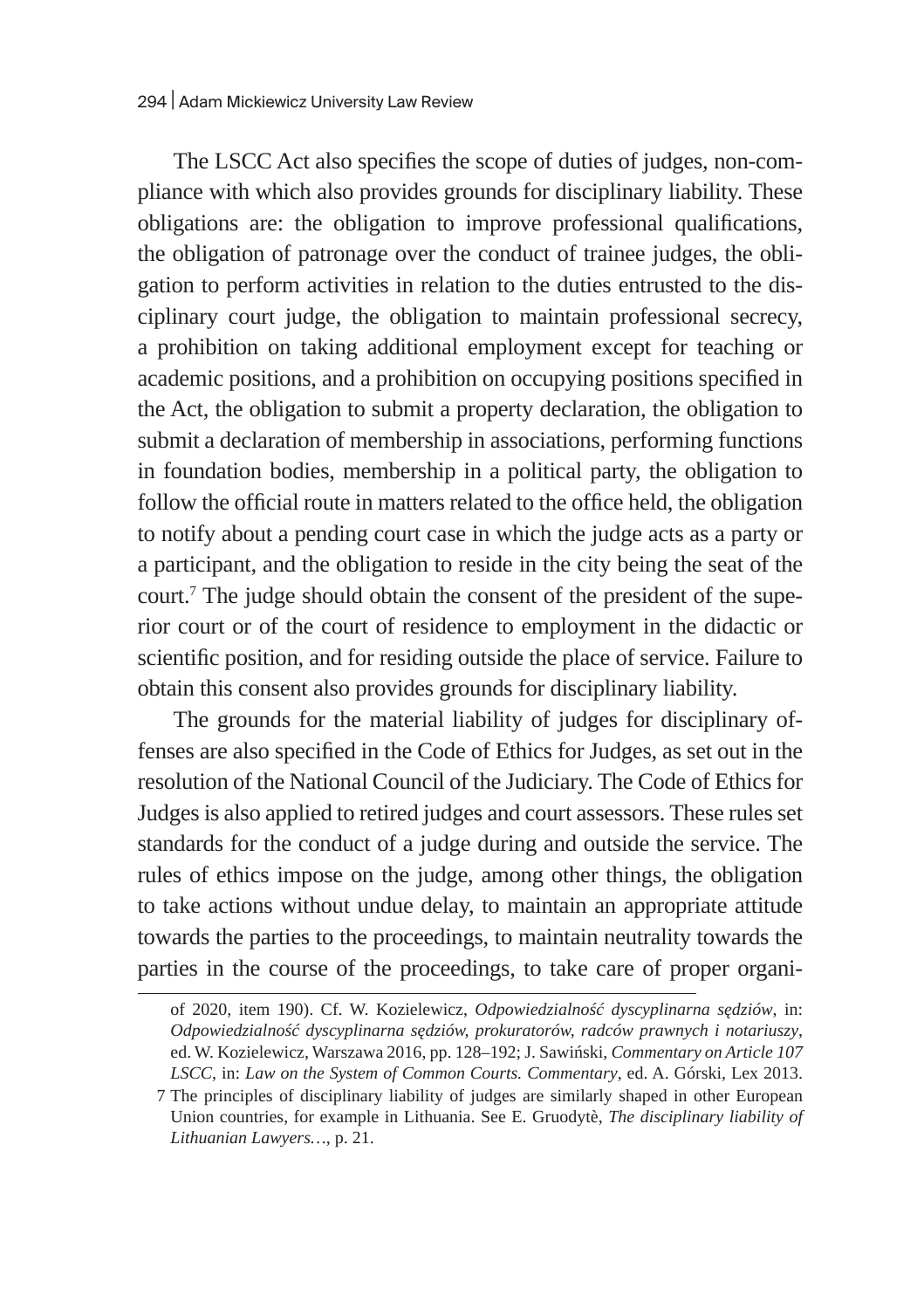zation of work, to refrain from relations and behaviour in the course of performing their duties and outside of them which could undermine the prestige of the office of the judge and reduce confidence in the judge, and to demonstrate integrity in their own financial matters and prudence in social life.<sup>8</sup> In addition, a judge cannot belong to a political party or trade union, or conduct public activities incompatible with the principles of the independence of the courts and the independence of judges.<sup>9</sup>

The judge is also disciplinarily responsible for their conduct before taking up the position, if they have failed to fulfill their duty as a state office at the time or proved to be unworthy of the office of a judge. $10$ The court assessor's disciplinary liability is based on the same principle as the disciplinary liability of judges.<sup>11</sup>

A retired judge is also obliged to maintain the dignity of a judge. A retired judge is disciplinarily liable for a breach of the dignity of a judge after retirement and a breach of the dignity of a judge's office during their service.<sup>12</sup>

Disciplinary proceedings are two-instance. The disciplinary court of the first instance is the court of appeal in the district of which the judge performs their duties. The Supreme Court is the second instance disciplinary court.13 Exceptionally, after the amendment of the LSCC from April 3, 2018, the Supreme Court acts as the first instance court in disciplinary offenses that exhaust the features of intentional offenses prosecuted by public prosecution or intentional fiscal offenses, or cases in which the judge was accused of committing an offense involving questioning the existence of a judge's service relationship, the effectiveness of the appointment of

<sup>8</sup> See Resolution no. 25/2017 of The National Council of the Judiciary of January 13, 2017 regarding the publication of a consolidated text of the Set of Professional Ethics Rules for Judges and Court Assessors, <https://krs.pl/pl/o-radzie/zbior-zasad-etyki-zawodowej-sedziow/591uchwala-nr-25–2017-krajowej-rady-sadownictwa-z-dnia-13-stycznia-2017-r.html>.

<sup>9</sup> See art. 178 § 3 of the Constitution.

<sup>10</sup> See art. 107 § 1 LSCC.

<sup>11</sup> See art. 107a LSCC.

<sup>12</sup> See art. 104 § 1 and 2 LSCC.

<sup>13</sup> See art. 110 LSCC.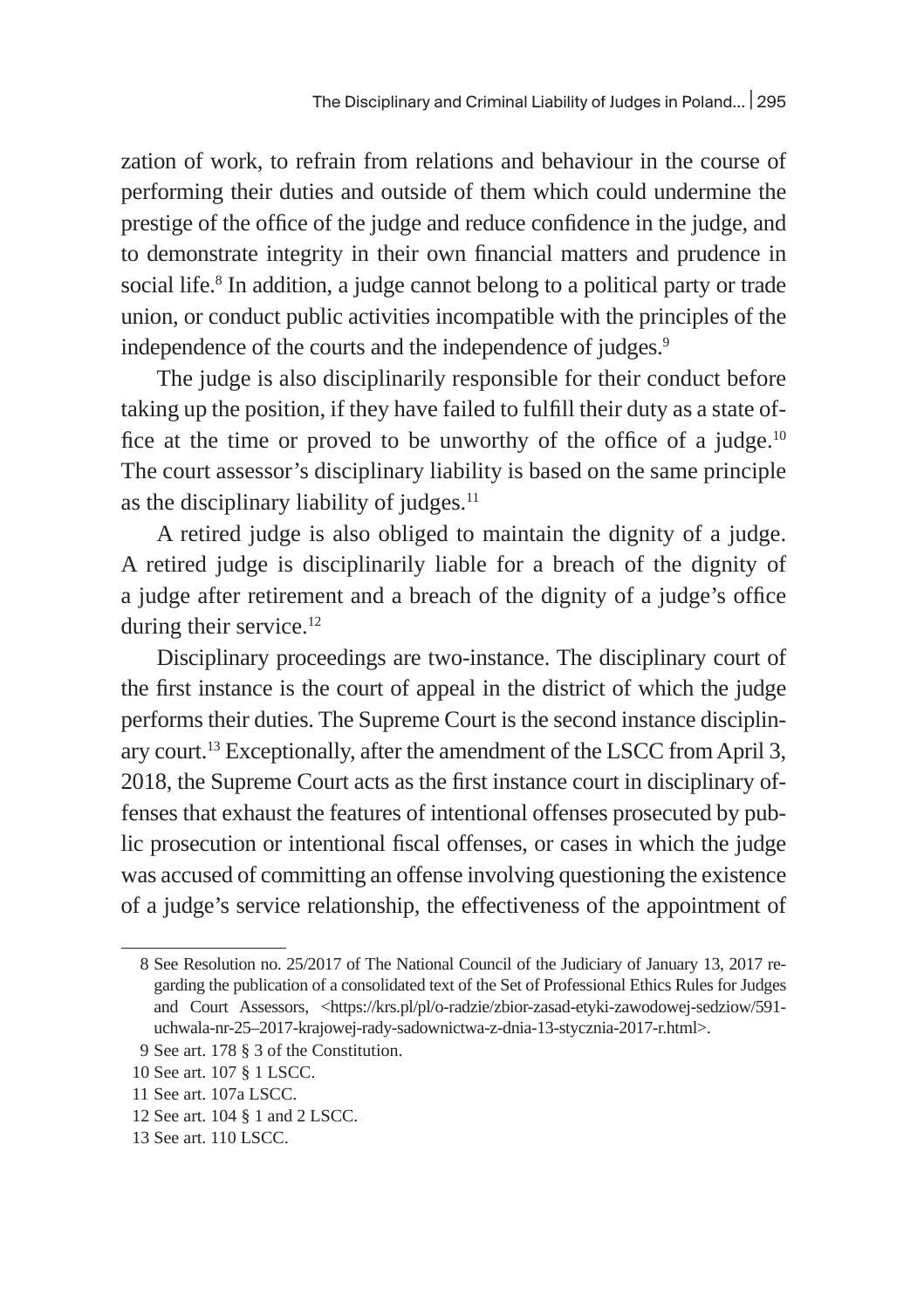a judge, or the empowerment of the constitutional body of the Republic of Poland.14 Prosecutors before the disciplinary court are the Disciplinary Spokesman for the Judges of the Common Courts and the Deputy Disciplinary Spokesman for the Judges of the Common Courts, as well as the deputy disciplinary spokesperson operating at the courts of appeal and the deputy disciplinary spokesperson operating at the regional courts. The Disciplinary Spokesman for the Judges of the Common Courts and two Deputy Disciplinary Spokesmen for the Judges of the Common Courts are appointed by the Minister of Justice for a four-year term.15

During the disciplinary proceedings, the accused may appoint a defence counsel from among judges, prosecutors, attorneys or legal counsels.16

The disciplinary liability of a judge is independent of any criminal liability. Disciplinary proceedings are conducted regardless of criminal proceedings, also in the event of the simultaneous and subject-related identity of these proceedings.17 A judge may not be held criminally responsible or deprived of liberty without the prior consent of the relevant disciplinary court. The permission to prosecute a judge is issued by the Supreme Court and is expressed in the form of a resolution.<sup>18</sup> The disciplinary court issues a resolution allowing a judge to be held criminally liable if there is a sufficiently justified suspicion that they have committed a crime.19 Without the consent of the Supreme Court, the judge is liable only to disciplinary action. The judge may, however, agree to be held criminally responsible for road safety offenses (e.g. causing a threat to road safety, driving a vehicle under the influence of alcohol or speeding). In this case, the ability to hold a judge to disciplinary liability is excluded.<sup>20</sup>

<sup>14</sup> See art. 110 § 1 item 1 letter b LSCC.

<sup>15</sup> See art. 112 § 1 and 3 LSCC.

<sup>16</sup> See art. 113 § 1 LSCC.

<sup>17</sup> See Supreme Court resolution of September 28, 2006, reference number I KZP 8/06.

<sup>18</sup> See art. 80 § 1 and 119 LSCC and art. 181 of the Constitution.

<sup>19</sup> See art. 80 § 2c LSCC.

<sup>20</sup> See art. 81 LSCC. Cf. W. Kozielewicz, *Odpowiedzialność dyscyplinarna sędziego za wykroczenie*, in: *Państwo prawa i prawo karne. Księga jubileuszowa Profesora Andrzeja Zolla*,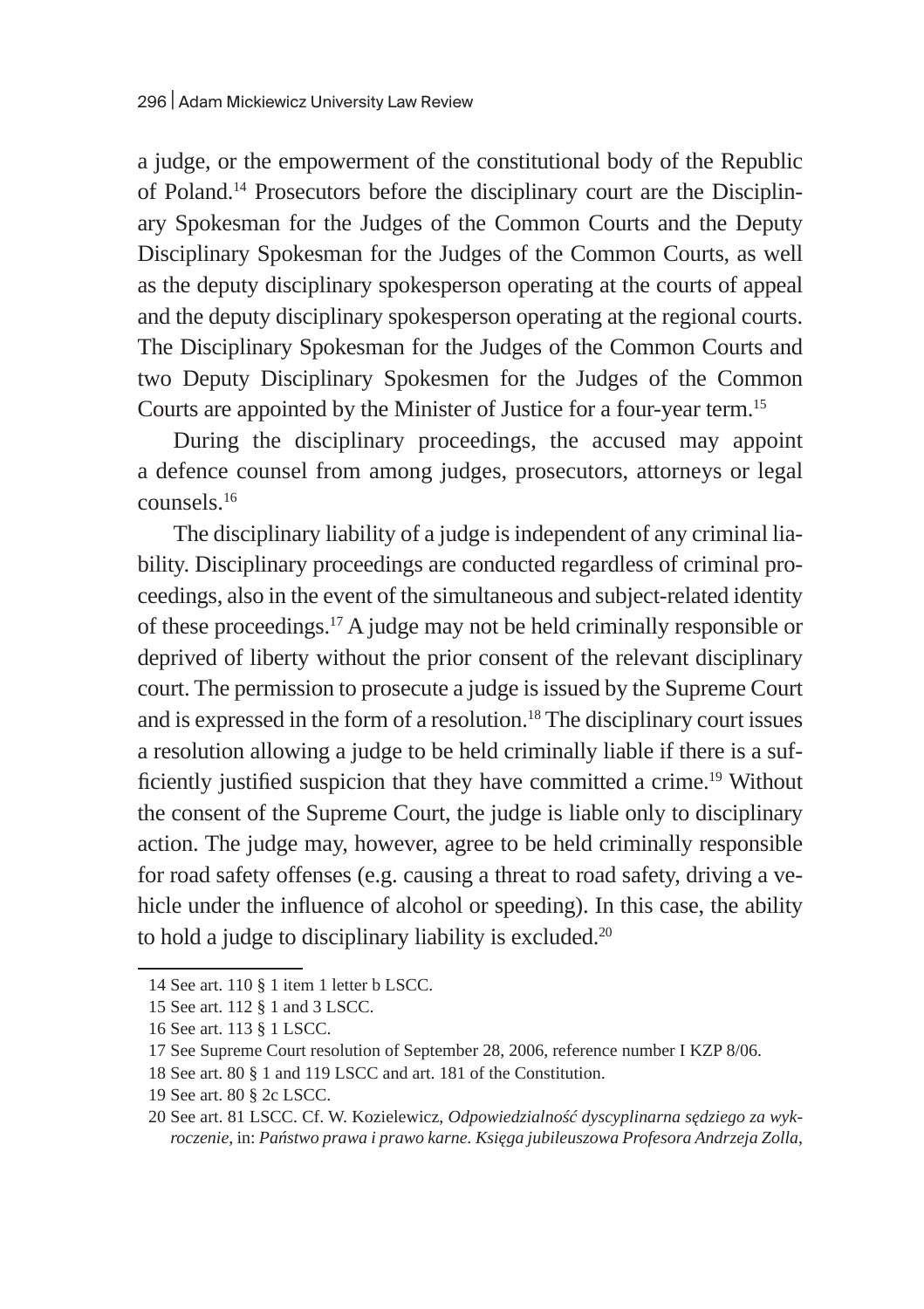#### **The Number of Disciplinary Violations**

According to the European Commission for the Efficiency of Justice<sup>21</sup> Report, the number of disciplinary proceedings initiated per 100 judges in 2012 in Poland is lower than average, and Poland takes the 25th place in this report. Poland achieved a result of 0.5 point in this respect. The same as Romania and only 0.1 point more than Estonia, Hungary, Serbia, Montenegro and Bulgaria. The highest ratio was achieved by the UK – England and Wales, Norway, Republic of Moldova, Iceland and Lithuania (from 55.3 points to  $7.8$ ).<sup>22</sup> The above indicates that the number of disciplinary proceedings in Poland is lower than in other European Union countries. The number of disciplinary cases of judges decided by the Supreme Court in the period from 2001 to 2019 is presented in Table 1.

As can be seen in Table 1, the number of cases decided by the Supreme Court in individual years varies between 9 and 59, with the average number of cases considered annually by the Supreme Court being 35. Taking into consideration the statistical data presented by CEPEJ and concerning other countries, this is not a significant number. However, it is certainly desirable for the number of disciplinary cases for judges, and hence the number of disciplinary offenses, to be kept at a minimum. At the same time, in most cases during the period considered, the accused were guilty of disciplinary offenses. Data on this subject are presented in Table 2.

ed. P. Kardas, vol. 2, Lex.

<sup>21</sup> Hereinafter: CEPEJ. It is worth noting that the aim of the CEPEJ is the improvement of the efficiency and functioning of justice in the member States, and the implementation of the instruments adopted by the Council of Europe to this end. To carry out these tasks, the CEPEJ prepares benchmarks, collects and analyses data, defines instruments of measure and means of evaluation, adopts documents (reports, advice, guidelines, action plans, etc.), develops contacts with qualified personalities, non-governmental organizations, research institutes and information centres, organizes hearings, promotes networks of legal professionals. Its tasks, among others, are to analyse the results of the judicial systems and to identify the difficulties they meet. The result of these works are annual reports on the functioning of the justice system in individual countries of the European Union. *Vid. About the European Commission for the efficiency of justice (CEPEJ)*, <https://www.coe.int/en/web/cepej/about-cepej>.

<sup>22</sup> See CEPEJ Report on *European judicial systems –Edition 2014 (2012 data): efficiency and quality of justice*, <http://www.just.ro/wp-content/uploads/2015/09/editia-2014-en.pdf, p. 354>.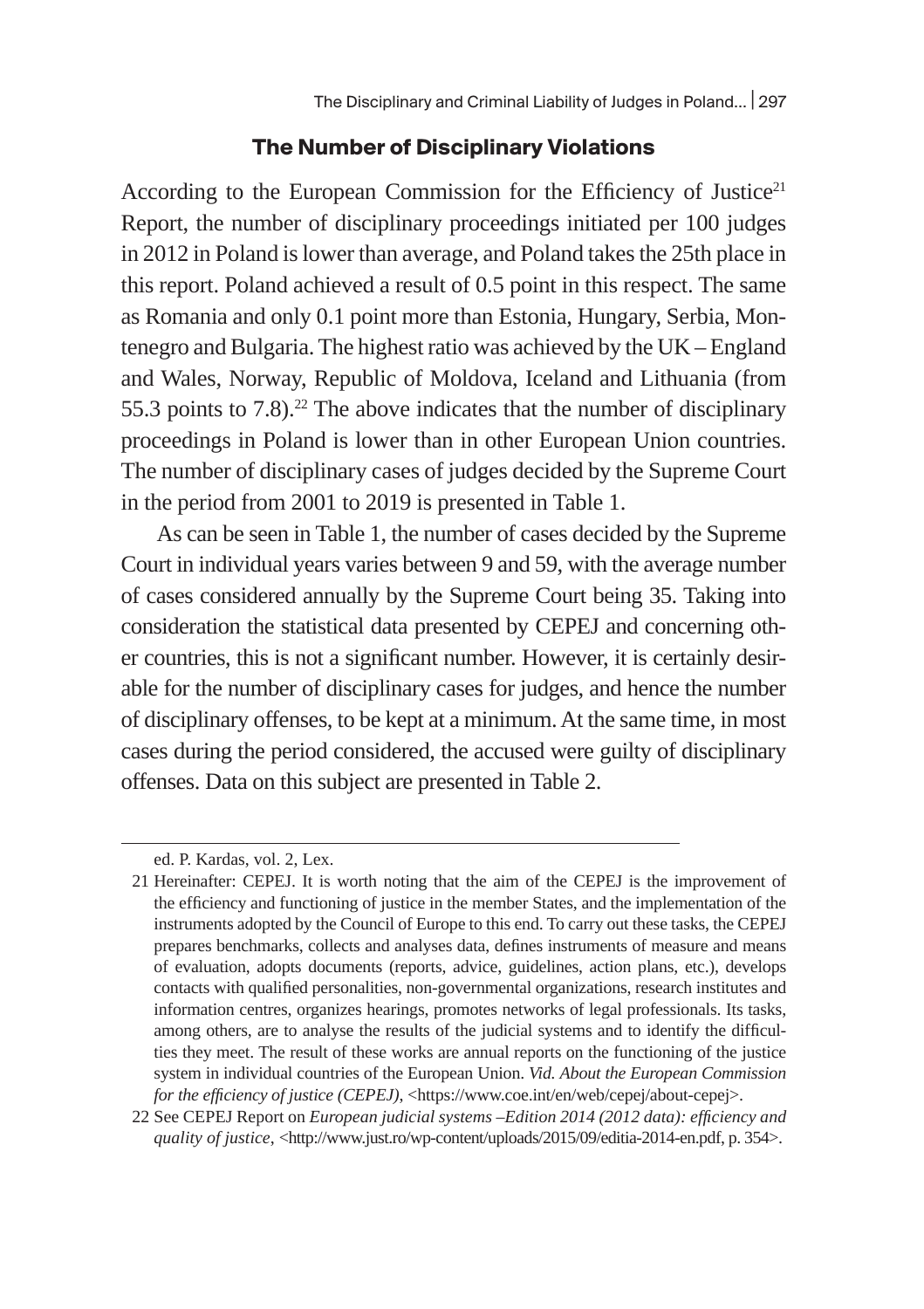#### 298 | Adam Mickiewicz University Law Review

| No. | Year | Number of<br>cases |
|-----|------|--------------------|
| 1.  | 2002 | 11                 |
| 2.  | 2003 | 47                 |
| 3.  | 2004 | 28                 |
| 4.  | 2005 | 36                 |
| 5.  | 2006 | 47                 |
| 6.  | 2007 | 59                 |
| 7.  | 2008 | 49                 |
| 8.  | 2009 | 55                 |
| 9.  | 2010 | 30                 |
| 10. | 2011 | 28                 |
| 11. | 2012 | 20                 |
| 12. | 2013 | 24                 |
| 13. | 2014 | 44                 |
| 14. | 2015 | 47                 |
| 15. | 2016 | 39                 |
| 16. | 2017 | 31                 |
| 17. | 2018 | $\overline{4}$     |
| 18. | 2019 | 15                 |

Table 1. The number of disciplinary cases of judges decided by the Supreme Court in the period from 2001 to 2019

The data in Table 2 demonstrate that the courts of first instance usually recognized the merits of the accusation against the judge. Occasionally, however, the judge was acquitted of committing the offense of which they were accused. Incidentally, acquittals by the second instance court (the Supreme Court) were also imposed.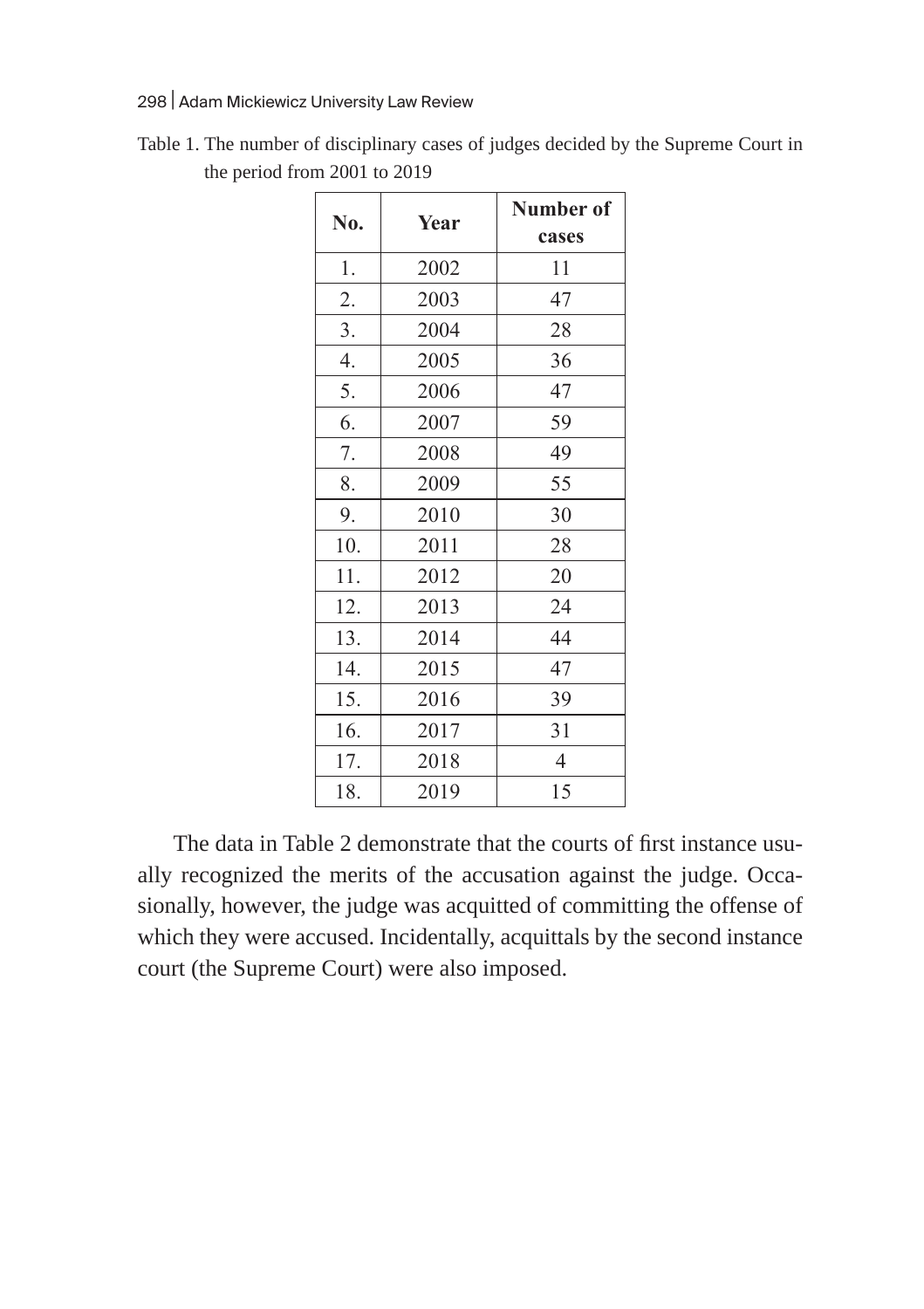|     |              |              |                | <b>First instance</b>                     |          | <b>Second instance</b><br>(Supreme Court) |                  |
|-----|--------------|--------------|----------------|-------------------------------------------|----------|-------------------------------------------|------------------|
| No. | Year         | Convictions* | Acquittals*    | proceedings<br>Discontinu-<br>ance of the | No data  | <b>Total</b>                              | Acquittals*      |
| 1.  | 2010         | 27           | 3              | 3                                         | $\theta$ | 33                                        | 3                |
| 2.  | 2011         | 25           | 3              | 8                                         | $\theta$ | 36                                        | $\overline{2}$   |
| 3.  | 2012         | 20           | 6              | $\mathbf{1}$                              | $\theta$ | 27                                        | $\boldsymbol{0}$ |
| 4.  | 2013         | 24           | 5              | 1                                         | $\theta$ | 30                                        | 1                |
| 5.  | 2014         | 39           | 10             | 5                                         | $\theta$ | 54                                        | 6                |
| 6.  | 2015         | 45           | 15             | $\overline{4}$                            | $\theta$ | 64                                        | 3                |
| 7.  | 2016         | 35           | 7              | $\overline{2}$                            | $\theta$ | 44                                        | 3                |
| 8.  | 2017         | 27           | 3              | $\overline{4}$                            | $\theta$ | 34                                        | $\mathbf{1}$     |
| 9.  | 2018         | 5            | $\overline{0}$ | $\boldsymbol{0}$                          | $\theta$ | 5                                         | $\boldsymbol{0}$ |
| 10. | 2019         | 11           | 5              | 1                                         | 3        | 20                                        | $\boldsymbol{0}$ |
|     | <b>Total</b> | 258          | 57             | 29                                        | 3        |                                           | 23               |

Table 2. The number of convictions in the period 2010–2019

\*Regarding the acts specified in the case.

#### **Categories of Disciplinary Violations**

Disciplinary offenses most often concerned district court judges; less often regional court judges. The cases where the judge of the appeal court acted as the accused occurred occasionally. This structure of the perpetrators should be unsurprising, as most courts in Poland are district courts.23 In most of the examined cases, the accused were judges still in office. The cases of prosecution of retired judges have occurred infre-

<sup>23</sup> There are 318 district courts, 45 regional courts, and 11 appeal courts in Poland. See Lista sądów powszechnych, <https://dane.gov.pl/dataset/985,lista-sadow-powszechnych/ resource/3873/table?page=3&per\_page=20&q=&sort=>.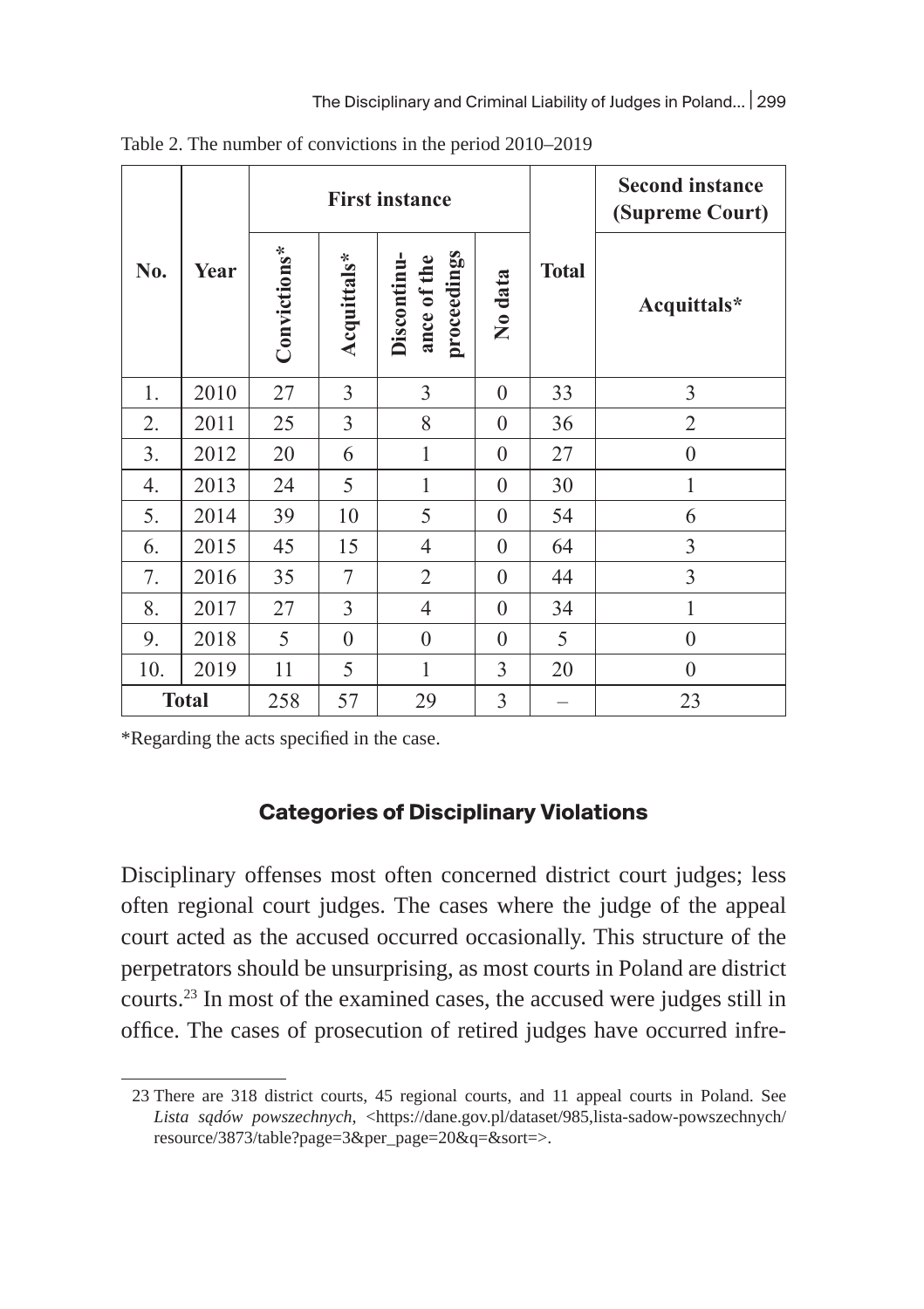quently.24 Table 3 presents the characteristics of the accused persons in the examined cases.

|              |             |                   | Judges*           |                    |                  |                |                            |                  |  |
|--------------|-------------|-------------------|-------------------|--------------------|------------------|----------------|----------------------------|------------------|--|
| No.          | <b>Year</b> | District<br>court | Regional<br>court | Court of<br>appeal | No data          | <b>Total</b>   | <b>Retired</b><br>judges** | No data          |  |
| 1.           | 2010        | 25                | 6                 | $\mathbf{0}$       | $\boldsymbol{0}$ | 31             | 1                          | $\boldsymbol{0}$ |  |
| 2.           | 2011        | 20                | 9                 | $\mathbf{0}$       | $\theta$         | 29             | $\overline{2}$             | $\mathbf{0}$     |  |
| 3.           | 2012        | 12                | $\tau$            | 1                  | $\boldsymbol{0}$ | 20             | $\overline{2}$             | $\boldsymbol{0}$ |  |
| 4.           | 2013        | 19                | 6                 | $\boldsymbol{0}$   | $\theta$         | 25             | $\mathbf{1}$               | $\boldsymbol{0}$ |  |
| 5.           | 2014        | 34                | 10                | $\mathbf{0}$       | $\theta$         | 44             | 3                          | $\theta$         |  |
| 6.           | 2015        | 34                | 12                | $\overline{2}$     | $\theta$         | 48             | $\overline{4}$             | $\mathbf{0}$     |  |
| 7.           | 2016        | 31                | 8                 | $\mathbf{0}$       | $\theta$         | 39             | 5                          | $\overline{0}$   |  |
| 8.           | 2017        | 24                | 7                 | $\overline{2}$     | $\theta$         | 33             | 5                          | $\boldsymbol{0}$ |  |
| 9.           | 2018        | 3                 | $\mathbf{1}$      | $\mathbf{0}$       | $\theta$         | $\overline{4}$ | $\mathbf{1}$               | $\overline{0}$   |  |
| 10.          | 2019        | 8                 | 3                 | 1                  | $\overline{3}$   | 14             | 3                          | 3                |  |
| <b>Total</b> |             | 210               | 69                | 6                  | 3                |                | 27                         | $\overline{3}$   |  |

Table 3. The characteristics of the accused persons in the examined cases

 \* The number of judges accused in the examined cases is not equal to the number of cases, as it happened that in one case there were two or three accused.

\*\* The number of retired judges covers district, regional, and appeal court judges.

As Table 3 shows, most of the defendants in the examined cases were judges of district courts. Nevertheless, the number of accused regional court judges accounted for almost 1/3 of the number of accused district court judges. The above indicates that the disciplinary offenses apply equally to the district and regional courts.

The analysis of the types of disciplinary offenses of the accused judges in the examined cases suggests that the most frequently alleged offense

<sup>24</sup> The institution of the court assessor did not function in the audited period, therefore no accusations were recorded among this group.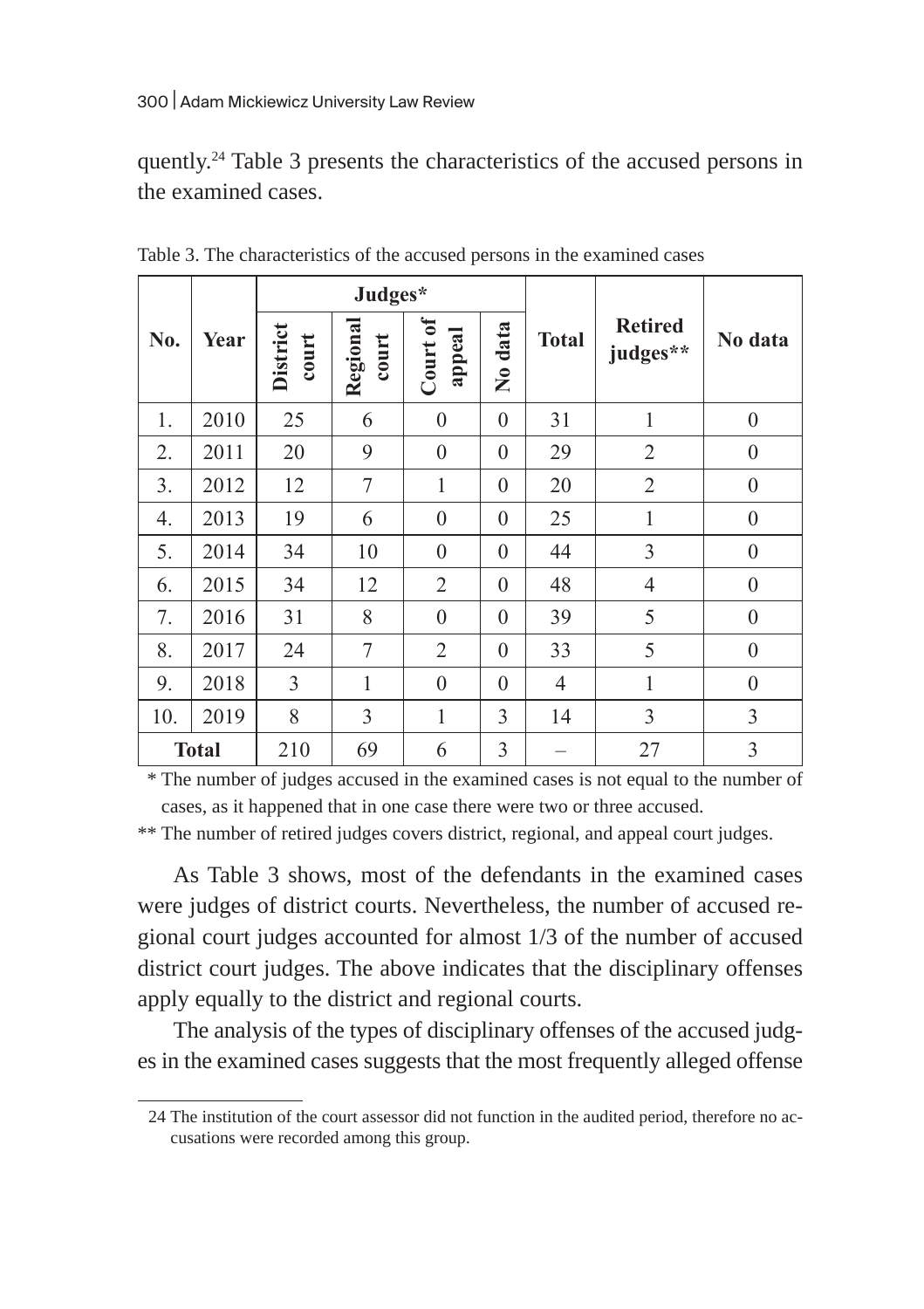was causing proceedings to be excessive in length and preparing justifications for rulings issued that exceeded the deadline. Exceeding the deadline usually meant a few or several additional weeks. There were, however, cases of dozens of weeks of delay.25 The results of the conducted research also indicate that in most cases the accusation of conducting excessively lengthy proceedings concerned judges of district courts. Disciplinary offenses related to the excessive length of proceedings were qualified by the disciplinary court as an obvious and blatant offense against the law. A detailed list of the types of offenses alleged against the accused persons is presented in Table 4.

|            |                                                   | Number of cases* |          |          |      |          |          |                  |              |          |          |       |
|------------|---------------------------------------------------|------------------|----------|----------|------|----------|----------|------------------|--------------|----------|----------|-------|
| $\bf{No.}$ | <b>Type of offense</b>                            | 2010             | 2011     | 2012     | 2013 | ਚ<br>201 | m<br>201 | $\bullet$<br>201 | 2017         | ∞<br>201 | 2019     | Total |
| 1.         | Obvious and<br>blatant offense<br>against the law | 15               | 21       | 10       | 15   | 29       | 34       | 24               | 15           | 1        | 7        | 171   |
| 2.         | Compromising<br>the office's<br>dignity           | 14               | 9        | 11       | 10   | 16       | 17       | 21               | 16           | 3        | 6        | 123   |
| 3.         | Other disciplin-<br>ary offenses                  | 1                | 1        | $\theta$ | 1    | 1        | 1        | 1                | $\mathbf{1}$ | $\Omega$ | $\theta$ | 7     |
| 4.         | No data                                           | 1                | $\theta$ | $\theta$ | 1    | $\theta$ | $\theta$ | $\Omega$         | $\theta$     | $\Omega$ | 3        | 2     |
|            | <b>Total</b>                                      | 31               | 31       | 21       | 27   | 46       | 51       | 46               | 32           | 4        | 16       |       |

|  |  | Table 4. The types of offenses alleged against the accused persons |  |
|--|--|--------------------------------------------------------------------|--|
|  |  |                                                                    |  |

\* The number of alleged offenses is not always consistent with the number of examined cases, because it often happened that the accused was charged with more than one act, and it also happened that one act fulfilled the features of two disciplinary offenses.

<sup>25</sup> For example, in case reference number SNO 10/16, the excessive length of the proceedings conducted by the accused concerned 1060 cases, while in case reference number SNO 31/12 the lengthy drafting of the justification of the rulings took 191 days, 159 days, 132 days, etc.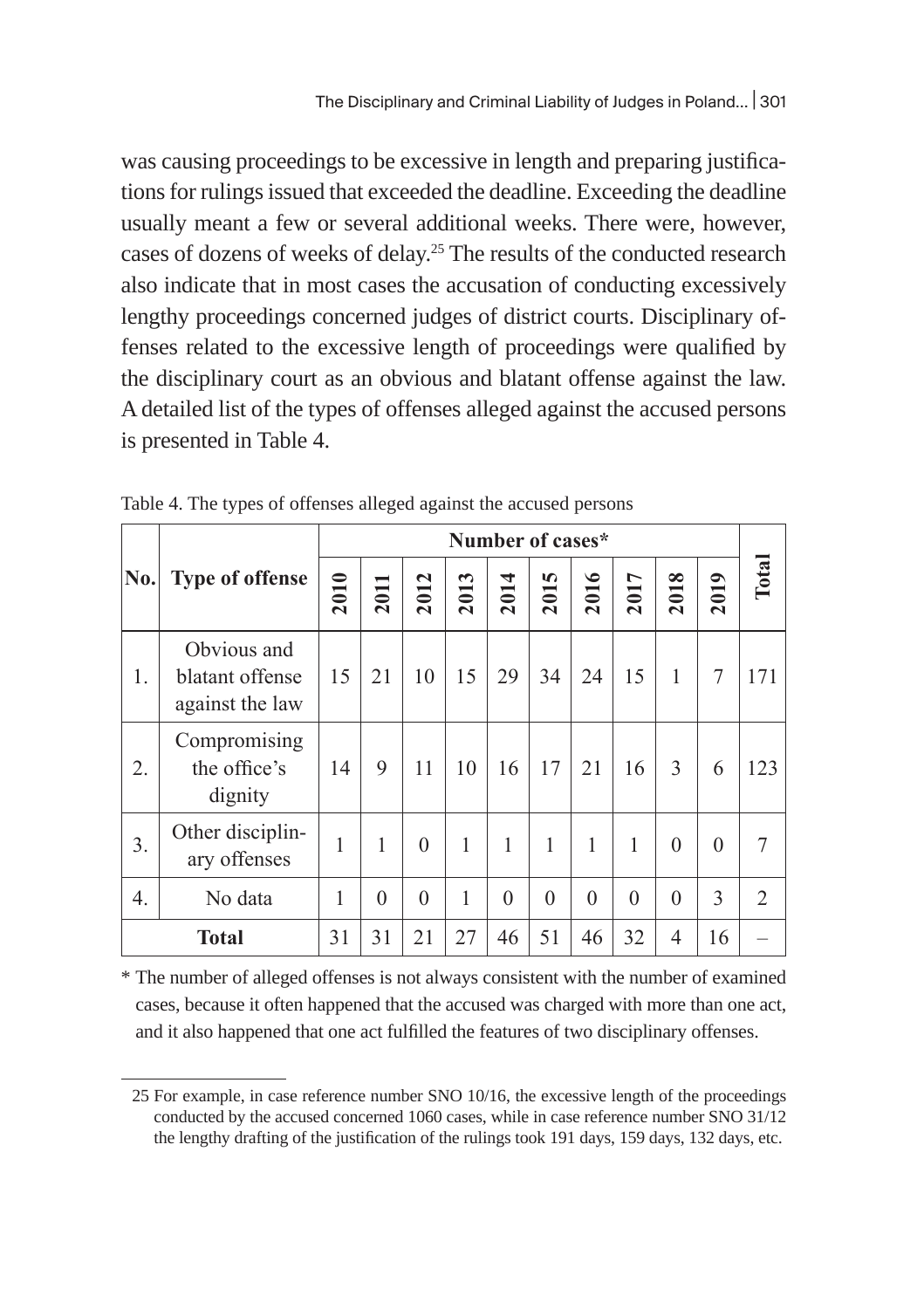As can be seen from the data contained in Table 4, most acts committed by the accused, although not in all years, are acts of obvious and blatant offense against the law. As indicated above, most of these acts concern slowness in action and causing an excessive length of proceedings or drafting justifications of rulings issued after the statutory deadline. In this group of acts, however, there were cases of other infringements of law. For example, in case reference number SNO 41/11, the chairman of the court department was accused of forming a non-compliant adjudication panel. These cases also include cases of failure by the accused to obtain the required consent of the president of the court for additional professional activity<sup>26</sup> or faulty proceedings in pending cases.<sup>27</sup>

Part of the cases in which the judges were accused of breaching the dignity of the profession of a judge were those in which the accused was charged with committing a crime. As indicated above, committing a crime by a judge entails not only criminal liability, but also, regardless of this, disciplinary action. However, most of these acts concerned torts that did not qualify for crime but did not reflect well on the seriousness of the judge's profession. The behaviour of these judges' is illustrated by examples 1–9.

### **Example 1**

*The judge was accused of breaching the dignity of the judge's profession, manifested in improper behaviour in neighbourly relations, in particular the use of profanity to a neighbour, repeatedly interfering with the neighbour's property, parking a car with its back to the neighbouring property and emitting exhaust gases, and smoking at the entrance.*<sup>28</sup>

## **Example 2**

*The judge was charged with the obligation to pay maintenance to her husband to avoid property execution.*<sup>29</sup>

<sup>26</sup> For example, in case reference number SNO 23/14, SNO 16/15, SNO 31/16.

<sup>27</sup> For example, in case SNO 21/16, SNO 65/15, SNO 59/15, SNO 45/15.

<sup>28</sup> See SNO 34/15.

<sup>29</sup> See SNO 9/15, SNO 66/15.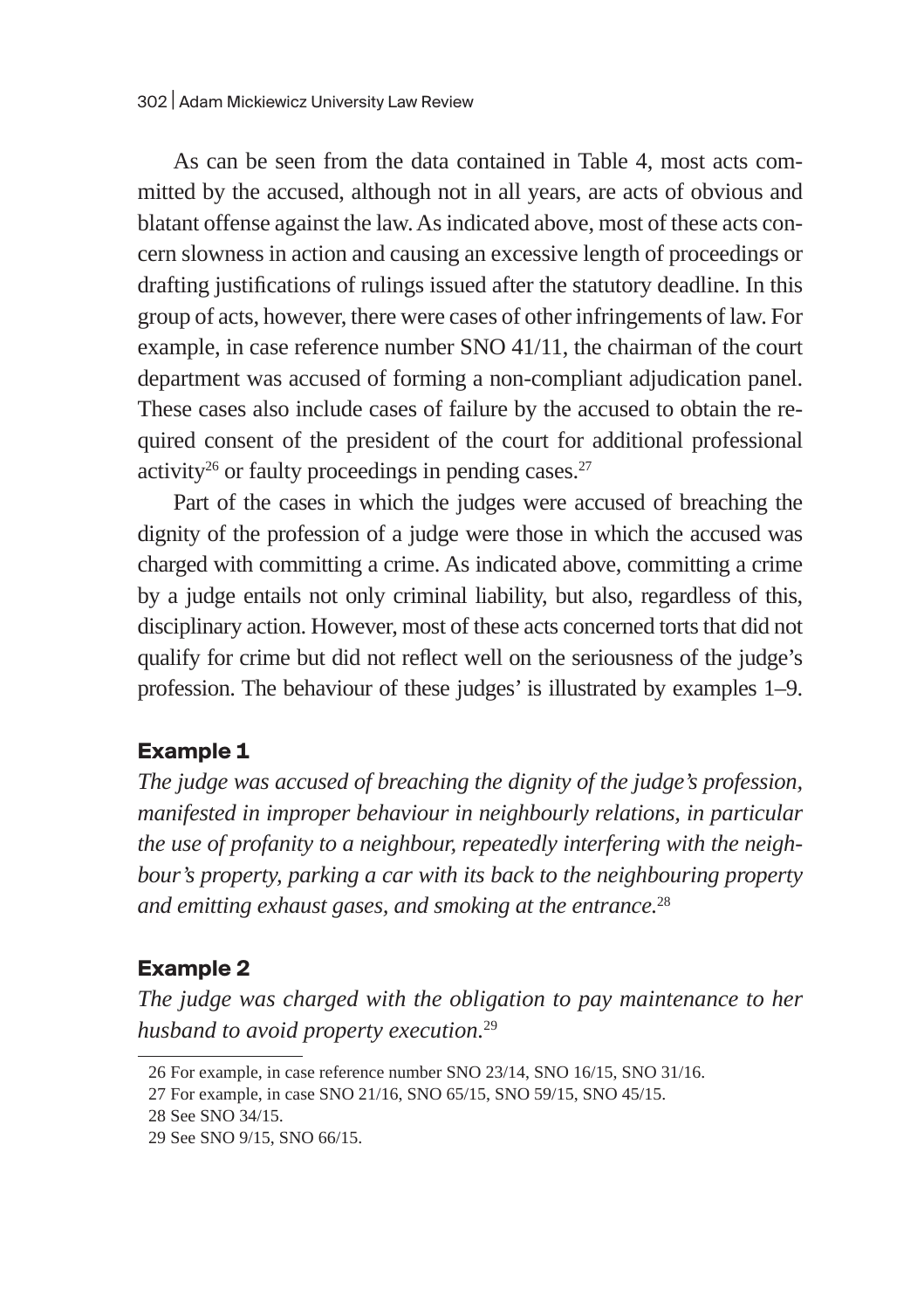## **Example 3**

*The judge was accused of exceeding the legal speed limit by 49 km/h and dismissing a police officer in an arrogant and rude way.*<sup>30</sup>

## **Example 4**

*The judge was accused of urging the parties to the proceedings to withdraw their complaint about its length.*<sup>31</sup>

## **Example 5**

*The judge was accused of failing to follow the instructions of a security guard when entering the stadium to participate in a football match, concerning the prohibition on people under the influence of alcohol entering the stadium, and of using vulgar phrases.*<sup>32</sup>

## **Example 6**

*The judge was accused of inappropriate behaviour towards the inspector assessing his achievements during proceedings regarding promotion to a higher court.*<sup>33</sup>

## **Example 7**

*The judge was accused of driving a car under the influence of alcohol.*<sup>34</sup>

## **Example 8**

*The judge was accused of forging the signature on an invoice, in the place of the person authorized to collect it.*<sup>35</sup>

- 31 See SNO 28/13.
- 32 See SNO 29/12.
- 33 See SNO 31/11.
- 34 See SNO 24/14.
- 35 See SNO 34/14.

<sup>30</sup> See SNO 60/14.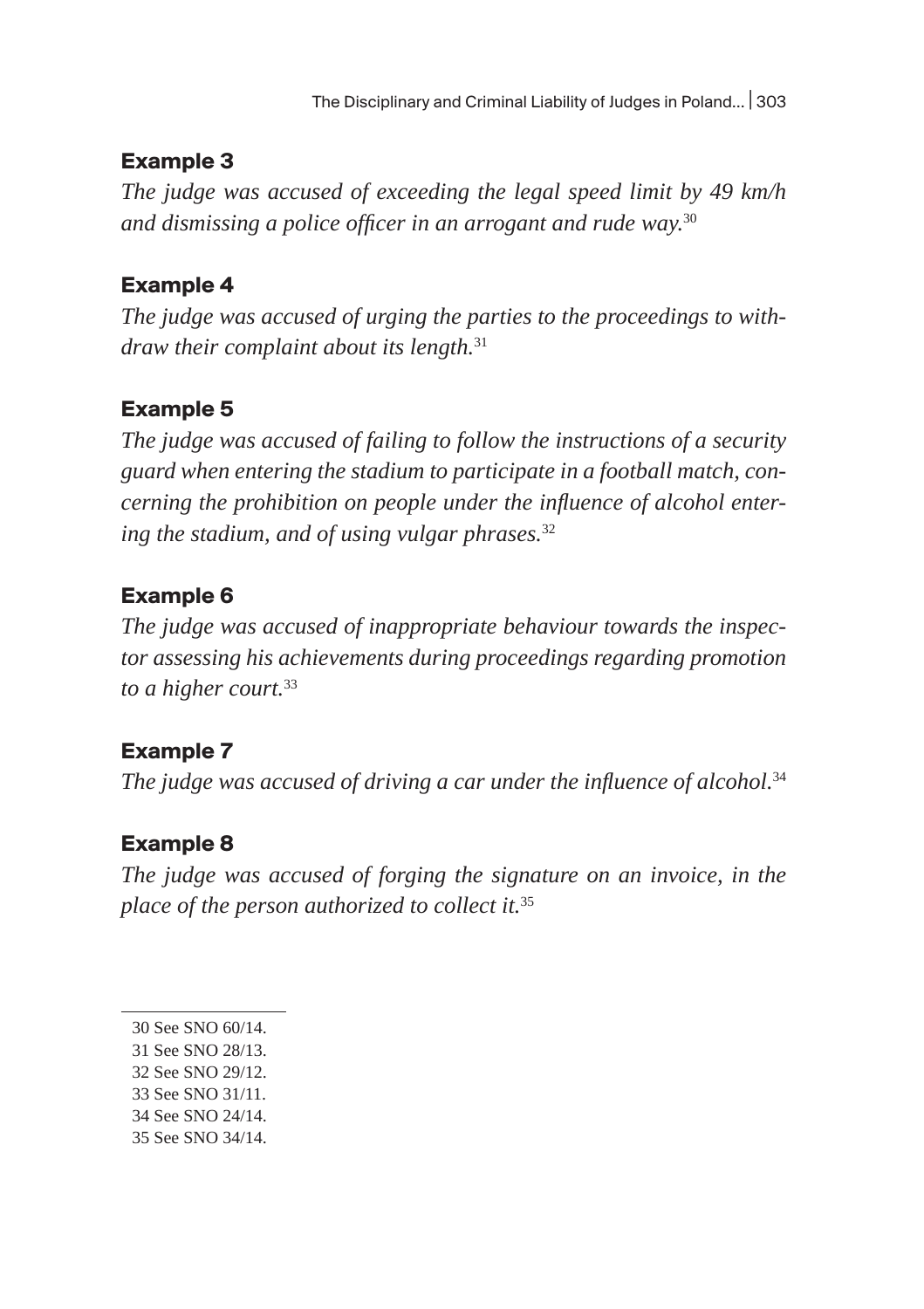## **Example 9**

*The judge was accused of confirming a falsehood in a hearing report, by indicating that at the hearing on a given day a verdict was passed, while it was not.*<sup>36</sup>

The above examples show that this group of offenses concerns both the relations of the judge with other judges, including superiors and colleagues, but also concerns parties to the trial, as well as relations established by the judges with persons from their non-professional environment. This structure of offenses is compatible with the judge's code of ethics, which indicate that both in professional and private life, the judge should behave in a dignified manner, as befits a judge.

# **Decisions Taken in Cases of Disciplinary Violations and Penalties Imposed**

In the Polish legal system disciplinary penalties are:

- 1) a warning
- 2) a reprimand
- 3) a reduction of basic salary by 5%–50% for a period of six months to two years
- 4) a financial penalty
- 5) removal from the function held
- 6) transfer to another place of service
- 7) dismissal of the judge from the office.<sup>37</sup>

<sup>36</sup> See SNO 7/16.

<sup>37</sup> Art. 109 § 1 LSCC. In principle, these penalties coincide with those used in other European legal systems. *Vid*. N. Acquaviva, F. Castagnet, M. Evanghelou, *A comparative analysis of Disciplinary Systems…*, p. 14*.*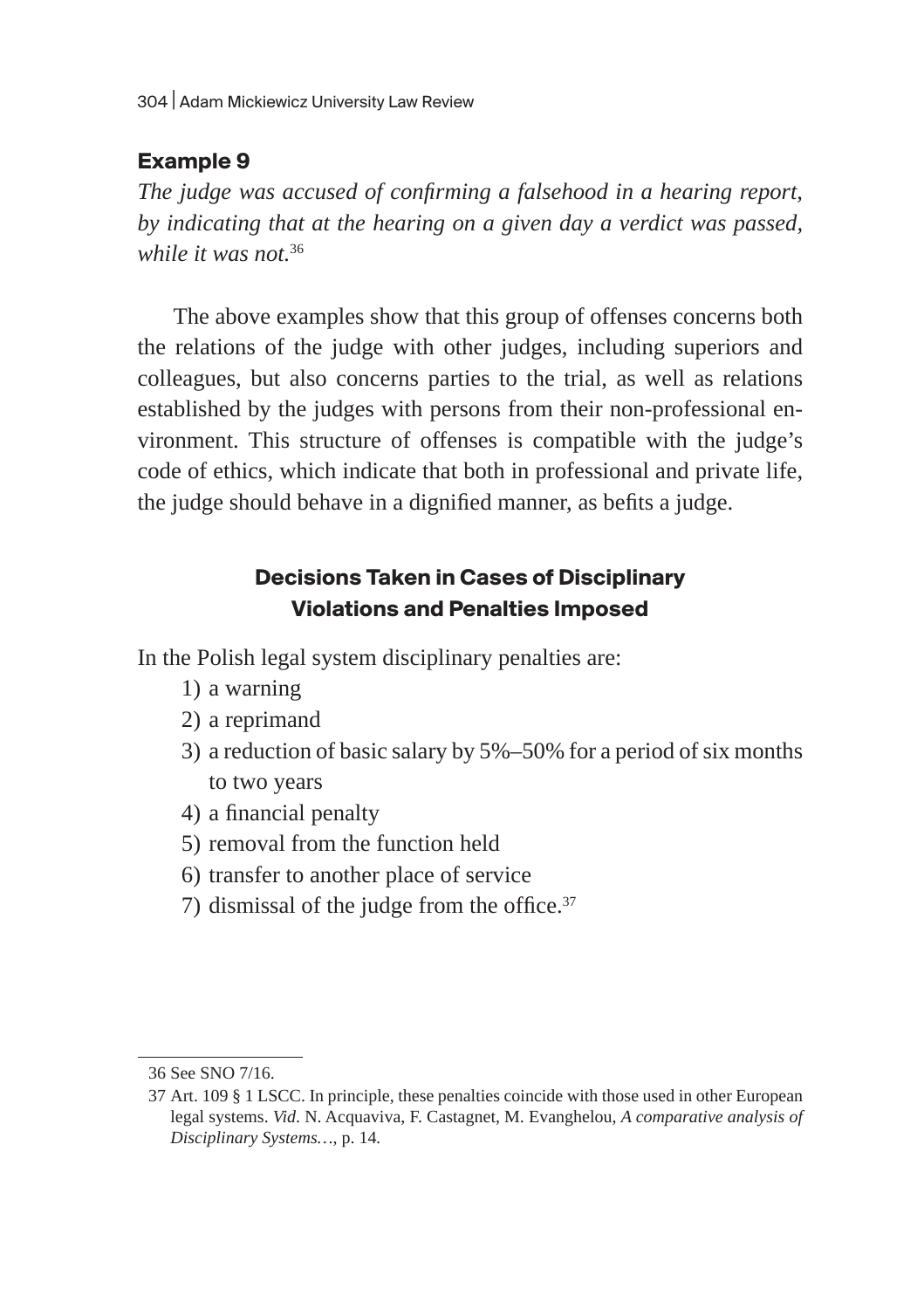For disciplinary offenses specified in items  $2-4^{38}$ , the penalty that is imposed is a transfer to another place of service or dismissal of the judge from the office. In cases of less significance, the penalty that may be imposed is the reduction of basic salary, a financial penalty, or removal from the function held. These principles of imposing penalties in relation to the identified acts have been in force since February 14, 2020.<sup>39</sup>

The penalty of transferal to another place of service consists of changing the official place of the judge to that in:

1) a district court in another appeal area – in the case of a district court judge,

2) a regional court in another appeal area – in the case of a regional court judge,

3) another court of appeal – in the case of a court of appeal judge.

The location of the court is specified in the disciplinary court judgment. In exceptional cases, it is possible to transfer a judge to another place of service in the district of the same appeal in which the court, being the place of the previous adjudication of the judge, is located. $40$  A judge who has been adjudicated the penalty of dismissal from the office cannot apply for this office again*41*. The disciplinary court may waive the imposition of a penalty in the event of disciplinary misconduct or a minor offense.42

A final conviction of a disciplinary court is to be made public. The disciplinary court may refrain from making the judgment public if it is unnecessary to achieve the purposes of disciplinary proceedings or

<sup>38</sup> Which are acts or omissions that may prevent or significantly impede the functioning of the judicial authority; actions questioning the existence of a judge's service relationship, the effectiveness of the appointment of a judge, or the empowerment of the constitutional body of the Republic of Poland; public activities incompatible with the principles of the independence of courts and judges.

<sup>39</sup> See art. 109 § 1a LSCC.

<sup>40</sup> See art. 109 § 3a–3c LSCC.

<sup>41</sup> See art. 109 § 4 LSCC.

<sup>42</sup> See art. 109 § 5 LSCC.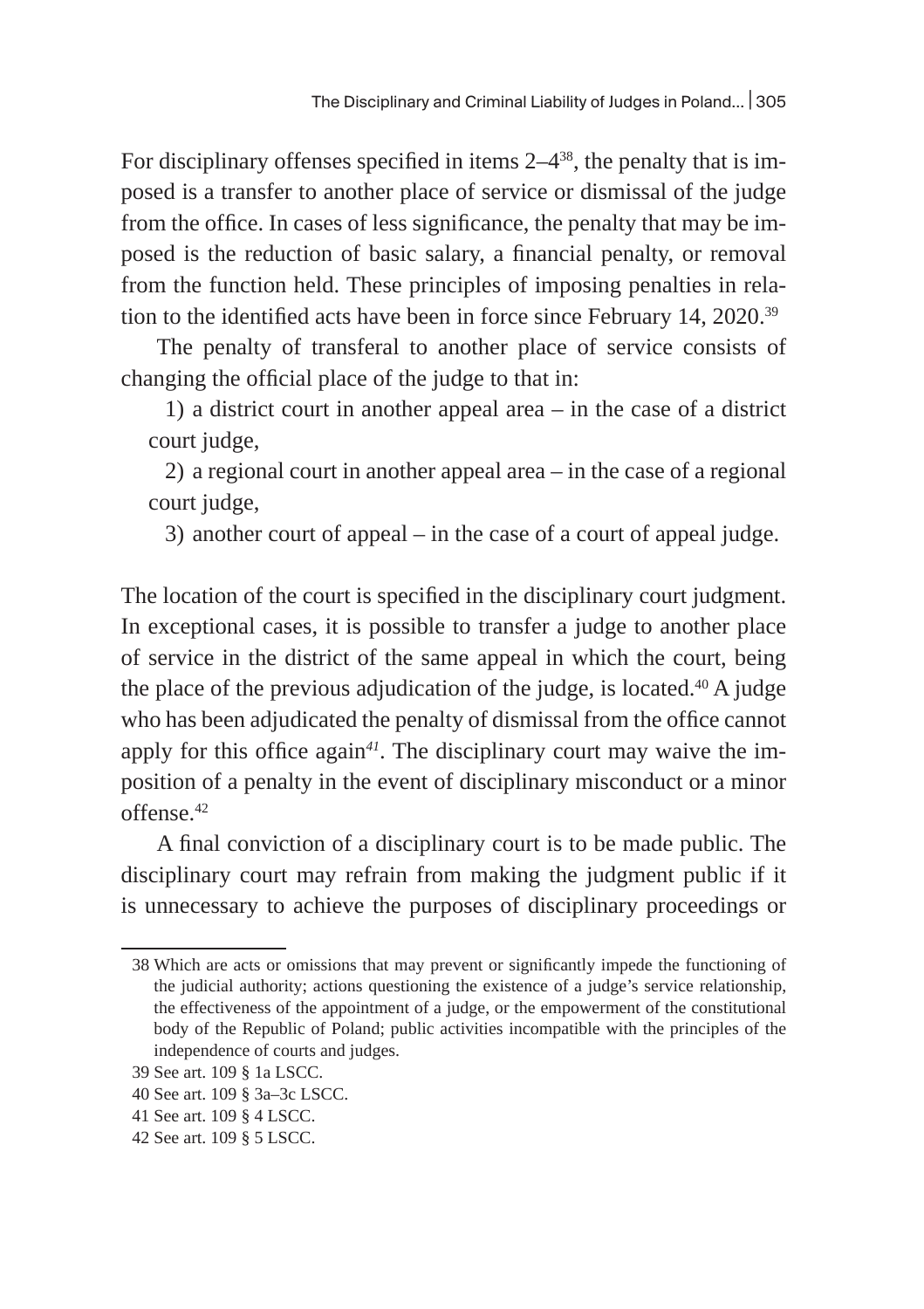to protect legitimate private interests. A final acquittal of a disciplinary court shall be made public at the request of the accused judge. The judgment of the disciplinary court is made public by it being posted on the Supreme Court website.<sup>43</sup>

The disciplinary court may impose the following penalties on a retired judge:

- 1) a warning,
- 2) a reprimand,
- 3) a reduction of salary by 5% 50% for a period of six months to two years,
- 4) suspension of the salary increase referred to in art. 100 § 3, for a period of one to three years,
- 5) deprivation of the right to retirement with the right to emolument.<sup>44</sup>

Almost all these types of penalties were imposed in the examined cases by the disciplinary court. The most frequently imposed penalties were warnings and reprimands; however, the dismissals of a judge from the office were also often ordered.<sup>45</sup> Tables 5–7 present a list of penalties imposed on the accused by the first and second instance courts.

<sup>43</sup> See art. 109a LSCC.

<sup>44</sup> See art. 104 § 3 LSCC.

<sup>45</sup> These findings are partly consistent with the results regarding disciplinary proceedings of judges carried out in Lithuania. Lithuania, as indicated above, is at the forefront of European countries with the highest number of disciplinary proceedings against judges. At the same time, and this is worth emphasizing, in that country, there is a relatively small number of cases where a judge is removed from office. In the years 2003–2012, this penalty was applied by the Lithuanian disciplinary court only once, in relation to a judge who in his public speeches used improper language, expressed contempt for other members of society, and aimed to discredit his colleagues and the authority of the court. See E. Gruodytè, *The disciplinary liability of Lithuanian Lawyers…*, p. 26.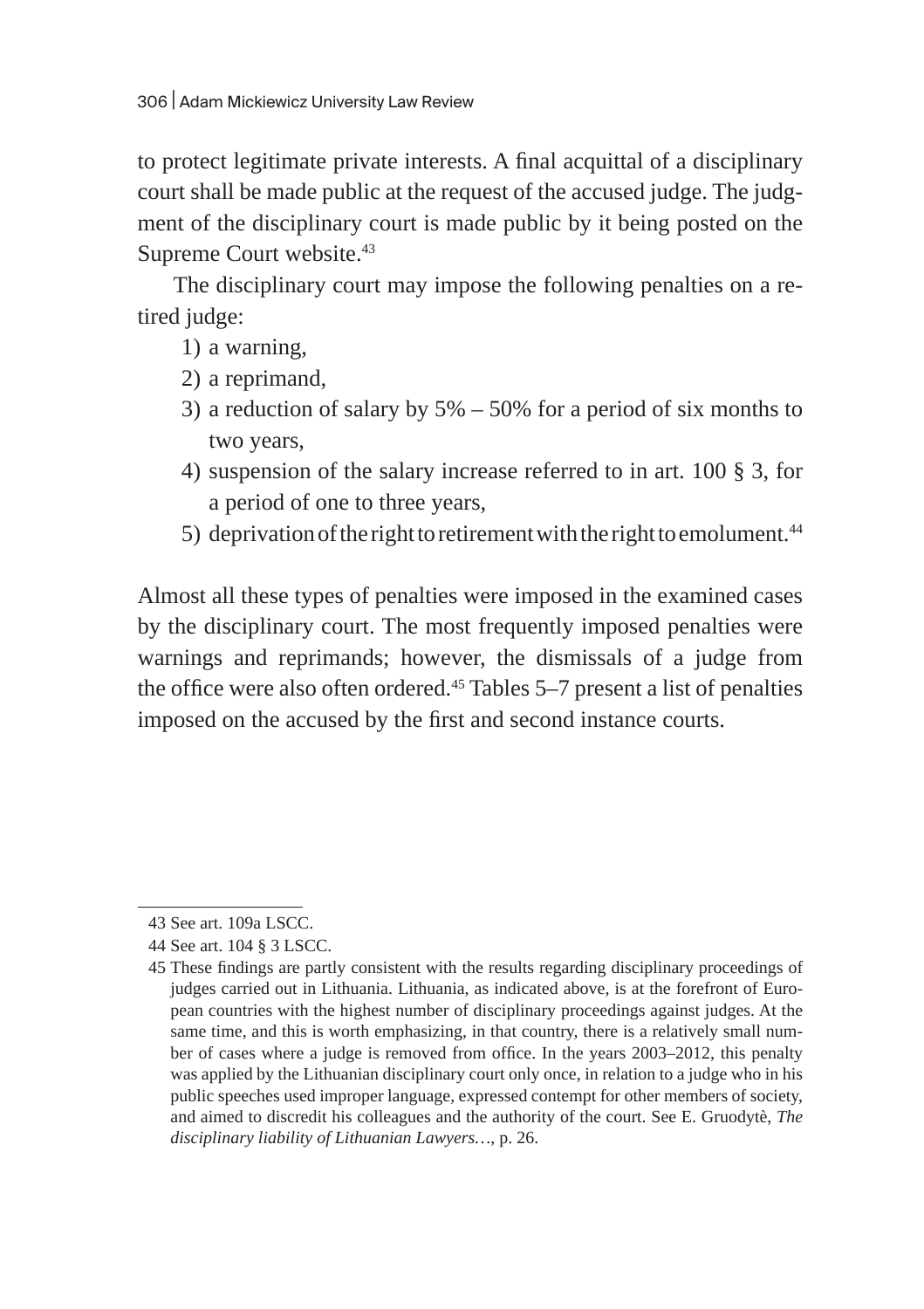|     |                                                                                              |                | <b>Number of cases</b> |                |                |                |                |                |                |                |                |                |  |
|-----|----------------------------------------------------------------------------------------------|----------------|------------------------|----------------|----------------|----------------|----------------|----------------|----------------|----------------|----------------|----------------|--|
| No. | <b>Type of</b><br>penalty                                                                    | 2010           | 2011                   | 2012           | 2013           | 2014           | 2015           | 2016           | 2017           | 2018           | 2019           | <b>Total</b>   |  |
| 1.  | Warning                                                                                      | 9              | $\overline{7}$         | $\overline{2}$ | 8              | 16             | 17             | 17             | $\overline{7}$ | $\mathbf{1}$   | $\mathbf{1}$   | 85             |  |
| 2.  | Reprimand                                                                                    | 9              | 6                      | 10             | 7              | 11             | 10             | 5              | 6              | $\mathbf{1}$   | $\mathbf{1}$   | 66             |  |
| 3.  | Reduction<br>of salary                                                                       | $\overline{0}$ | $\mathbf{0}$           | $\theta$       | 1              | $\overline{2}$ | $\overline{2}$ | $\mathbf{1}$   | 3              | $\mathbf{1}$   | $\overline{2}$ | 12             |  |
| 4.  | Financial<br>penalty                                                                         | $\overline{0}$ | $\boldsymbol{0}$       | $\overline{0}$ | $\overline{0}$ | $\overline{0}$ | $\overline{0}$ | $\overline{0}$ | $\overline{0}$ | $\overline{0}$ | $\overline{0}$ |                |  |
| 5.  | Removal<br>from the<br>position held                                                         | 1              | $\mathbf{1}$           | $\overline{0}$ | $\mathbf{1}$   | $\overline{0}$ | $\mathbf{1}$   | $\overline{0}$ | $\mathbf{1}$   | $\overline{0}$ | $\overline{0}$ | 5              |  |
| 6.  | Transfer<br>to another<br>place of<br>work                                                   | $\mathbf{1}$   | $\overline{4}$         | $\overline{2}$ | $\overline{3}$ | 3              | $\overline{2}$ | 5              | $\overline{4}$ | 1              | $\overline{0}$ | 25             |  |
| 7.  | Dismissal of<br>a judge from<br>the office /<br>Deprivation<br>of the right<br>to retirement | $\theta$       | $\mathbf{1}$           | 1              | 3              | $\overline{4}$ | $\mathbf{1}$   | $\overline{4}$ | $\overline{3}$ | $\mathbf{1}$   | $\overline{2}$ | 20             |  |
| 8.  | Waiver of<br>punishment                                                                      | $\overline{7}$ | 6                      | 5              | 1              | 3              | 12             | 3              | 3              | $\theta$       | 5              | 41             |  |
| 9.  | No data                                                                                      | $\mathbf{0}$   | $\boldsymbol{0}$       | $\theta$       | $\overline{0}$ | $\overline{0}$ | $\mathbf{0}$   | $\mathbf{0}$   | $\overline{0}$ | $\overline{0}$ | $\overline{3}$ | $\overline{3}$ |  |
|     | Total*                                                                                       | 27             | 25                     | 20             | 24             | 39             | 45             | 35             | 27             | 5              | 14             |                |  |

Table 5. Types of penalties imposed – rulings of the first instance disciplinary court

\* The total number of cases is not always consistent with the number of cases in a given year or the number of acts committed, and depends on the content of the sentence of rulings issued in individual cases. The court usually imposed a total penalty for two or more disciplinary offenses.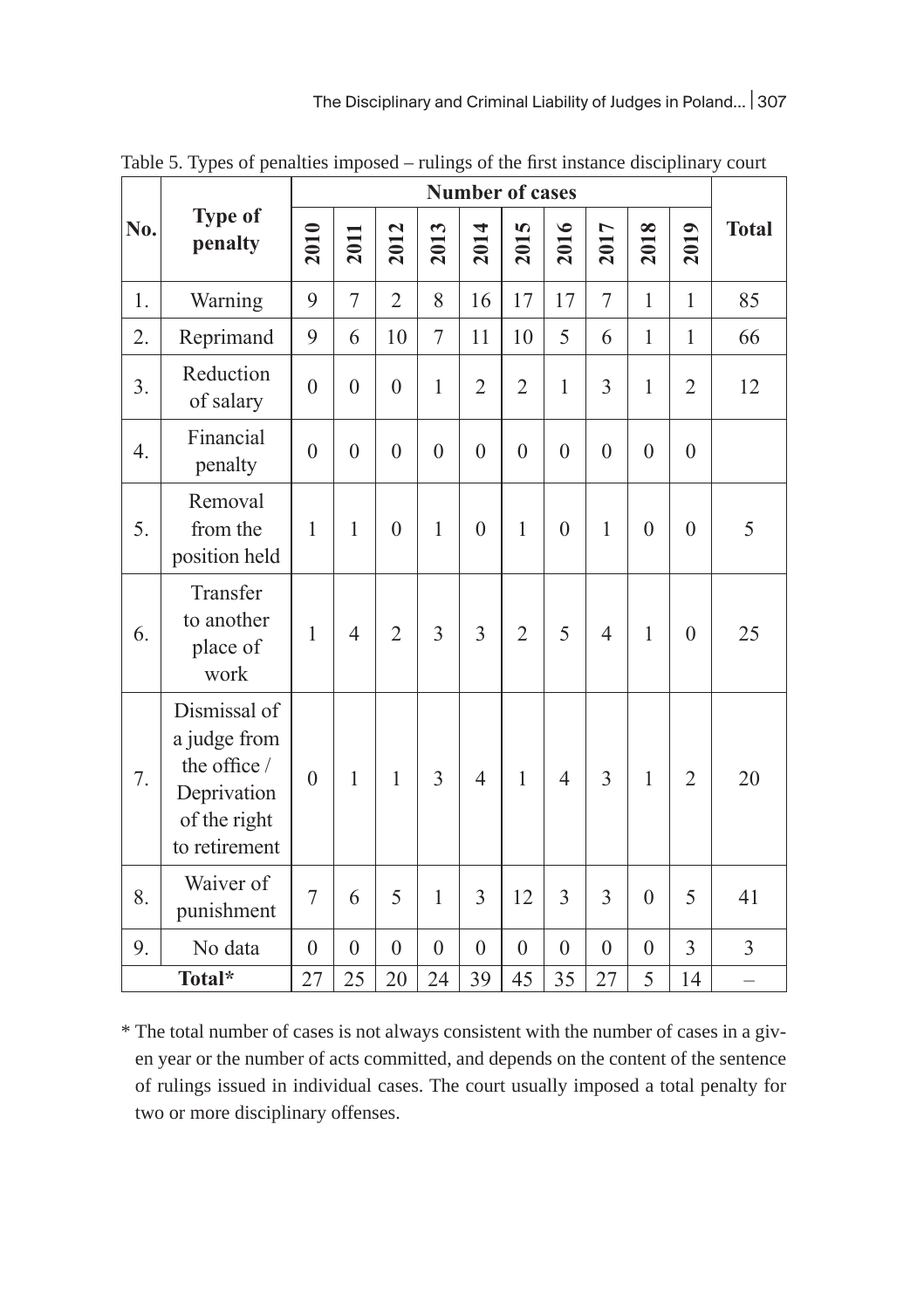|                  | Type of                                                                         | <b>Number of cases</b> |                  |                |                  |                  |                  |                  |                |                  |                |                          |
|------------------|---------------------------------------------------------------------------------|------------------------|------------------|----------------|------------------|------------------|------------------|------------------|----------------|------------------|----------------|--------------------------|
| No.              | judgment                                                                        | 2010                   | 2011             | 2012           | 2013             | 2014             | 5<br>2013        | 2016             | 2017           | 2018             | 2019           | <b>Total</b>             |
| 1.               | Upholding the<br>previous ruling                                                | 19                     | 16               | 10             | 9                | 27               | 26               | 25               | 19             | $\overline{2}$   | 5              | 158                      |
| $\overline{2}$ . | Change and<br>acquittal                                                         | $\overline{3}$         | $\overline{2}$   | $\overline{0}$ | $\mathbf{1}$     | 6                | $\overline{3}$   | $\overline{3}$   | $\mathbf{1}$   | $\overline{0}$   | $\overline{0}$ | 19                       |
| $\overline{3}$   | Change and<br>conviction                                                        | $\mathbf{1}$           | $\mathbf{0}$     | $\overline{0}$ | $\mathbf{1}$     | $\theta$         | $\theta$         | $\overline{0}$   | $\theta$       | $\overline{0}$   | $\mathbf{1}$   | $\overline{3}$           |
| 4.               | Change and<br>a milder type<br>of penalty                                       | $\mathbf{1}$           | $\theta$         | $\mathbf{1}$   | $\overline{3}$   | $\overline{3}$   | $\overline{0}$   | 3                | 1              | $\mathbf{1}$     | $\overline{0}$ | 13                       |
| 5.               | Change and<br>a more severe<br>type of penalty                                  | $\overline{3}$         | $\overline{4}$   | $\overline{4}$ | $\overline{4}$   | $\mathbf{1}$     | 5                | 5                | 5              | $\mathbf{1}$     | $\overline{2}$ | 34                       |
| 6.               | Change and<br>waiver of the<br>penalty                                          | $\mathbf{0}$           | 1                | $\overline{0}$ | $\overline{0}$   | $\mathbf{1}$     | $\overline{0}$   | $\overline{0}$   | $\overline{0}$ | $\overline{0}$   | $\mathbf{1}$   | 3                        |
| 7.               | Setting aside<br>the judgment<br>and discon-<br>tinuation of the<br>proceedings | $\mathbf{1}$           | 5                | $\overline{2}$ | $\overline{2}$   | $\overline{2}$   | 6                | 3                | $\overline{0}$ | $\overline{0}$   | $\mathbf{1}$   | 21                       |
| 8.               | Setting aside<br>the judgment<br>and remanding<br>the case                      | $\overline{4}$         | 5                | $\overline{4}$ | $\overline{4}$   | 13               | 11               | 4                | 7              | $\boldsymbol{0}$ | $\overline{2}$ | 54                       |
| 9.               | No data                                                                         | $\boldsymbol{0}$       | $\boldsymbol{0}$ | $\overline{0}$ | $\boldsymbol{0}$ | $\boldsymbol{0}$ | $\boldsymbol{0}$ | $\boldsymbol{0}$ | $\overline{0}$ | $\boldsymbol{0}$ | 3              | $\overline{2}$           |
|                  | Total*                                                                          | 32                     | 33               | 21             | 24               | 53               | 51               | 43               | 33             | 4                | 15             | $\overline{\phantom{0}}$ |

Table 6. Types of judgments – the Supreme Court's ruling as a court of the second instance

\* The total number of cases is not always consistent with the number of cases in a given year or the number of acts committed and depends on the content of the sentence of rulings issued in individual cases.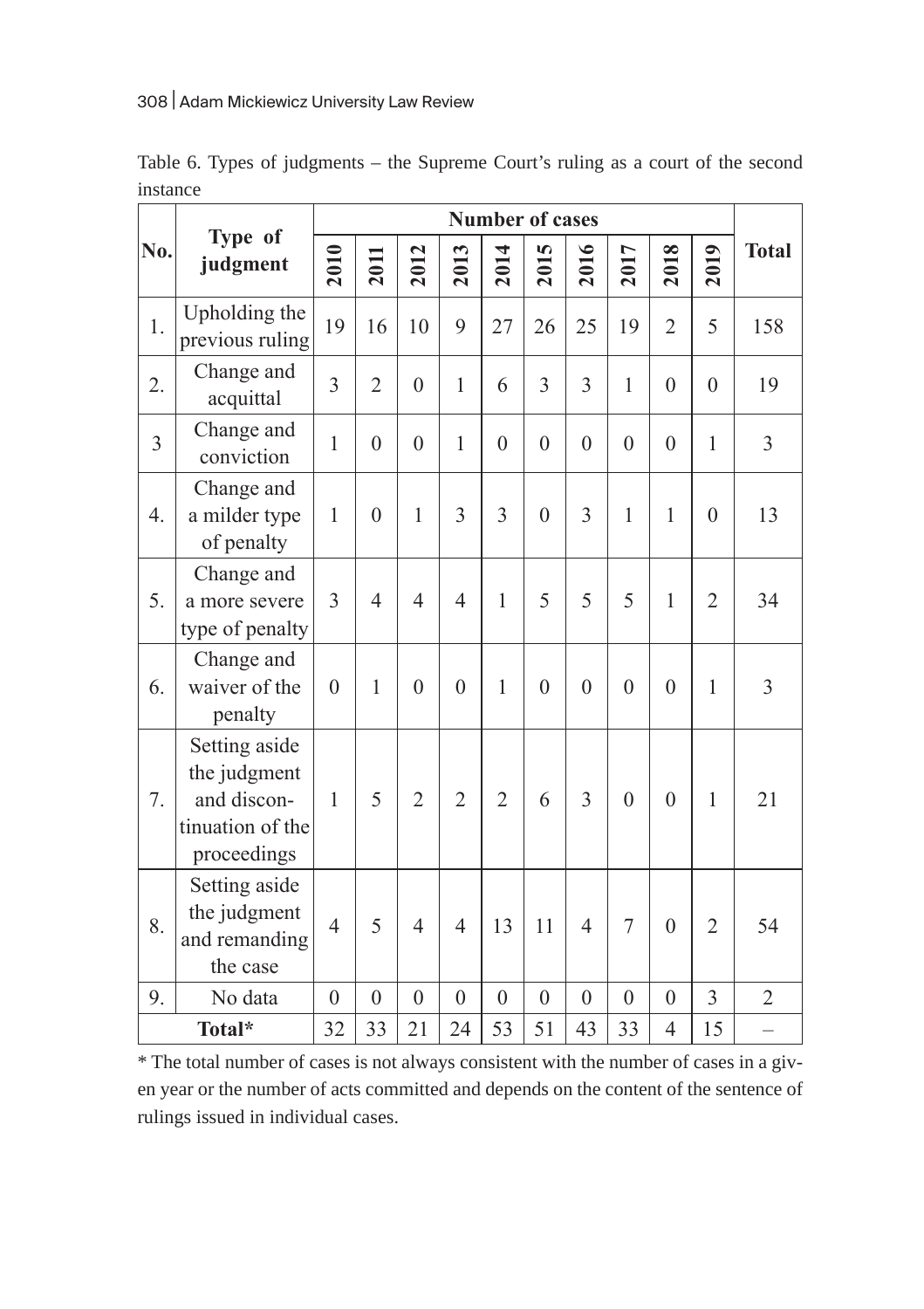The data contained in Tables 5 and 6 show that the Supreme Court usually upheld the rulings of the first instance disciplinary court. Changes to the decisions of the court of the first instance usually concerned a more severe penalty. Occasionally, there were cases of setting aside the judgment and discontinuing the proceedings, changing the judgment and waiving the penalty. Approximately one-third of the first-instance court rulings were set aside, and the case remanded. These situations are perfectly illustrated by examples 10–16 below.

## **Example 10**

*The judge, who also served as an inspector, was accused during disciplinary proceedings of committing the act of distorting of the content of the report from a hearing. In the first instance, the disciplinary court issued a warning. The Supreme Court changed the judgment under appeal and ordered the accused to be removed from the function of inspector. The Supreme Court decided that a person acting as an inspector should constitute an impeccable model of conduct for other judges. The accused, in the court's assessment, was not such a model.*<sup>46</sup>

## **Example 11**

*The judge was blamed for announcing in the presence of the parties a decision to adjourn the hearing and a decision to appoint an expert, whereas after the persons attending had left the room, he ordered the clerk to change the content of the report from the hearing. The record regarding the adjournment of the hearing and the appointment of an expert were removed from the report. In their place, the decision to close the case and to declare the ruling was entered. This act was at the same time an offense. The disciplinary court of the first instance ordered the judge to be transferred to another place of service. The Supreme Court changed this judgment by imposing a penalty on the removal of the judge from office. The Supreme Court pointed out that the seriousness of the offense committed* 

<sup>46</sup> SNO 23/17.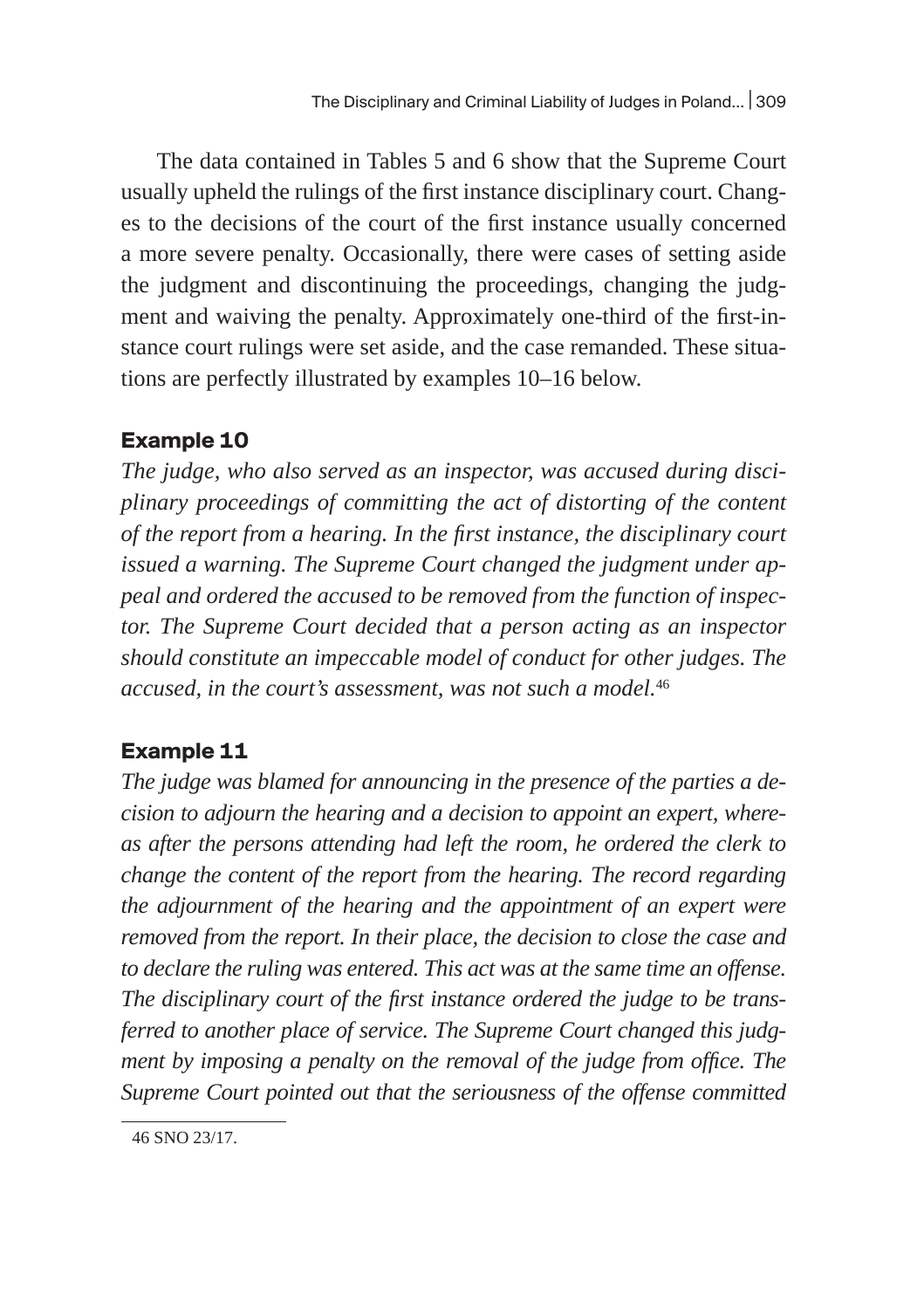*was very high. With his behaviour, the accused undermined the claim that he was qualified to hold the office of a judge. The only possible disciplinary penalty for this offense is the penalty of dismissing a judge from the office.*<sup>47</sup>

### **Example 12**

*A retired judge was accused of driving a car under the influence of alcohol. The court of the first instance found the judge guilty of this act and ordered a suspension of salary increase for a period of 3 years. The Supreme Court ruled that the first instance court had imposed a grossly mild punishment. The conduct of the accused indicated a disregard for the legal order. Which, in turn, implies that he had thereby lost his qualification for the office of a judge, regardless of his previous service. Therefore, the judge deserved the most severe punishment.*<sup>48</sup>

### **Example 13**

The judge was accused of unknowingly taking a purse from a room at the head*quarters of the District Chamber of Legal Advisers. After realizing the mistake, the judge did not return the purse to the owner but abandoned it at an unspecified place. The judge denied the whole incident. This behaviour made it impossible to find the purse. The court of the first instance imposed a reprimand on the judge. The Supreme Court held that the judge's behaviour could not be reconciled with the impeccable character required of a judge. The judge should be guided by the principles of honesty, a sense of honour and good manners. The conduct of the accused violated these principles. An adequate penalty for the offense would be transfer to another place of service.*<sup>49</sup>

### **Example 14**

*The judge was accused of allowing the parties to settle when the circumstances of the case showed that the act was unlawful and intended* 

<sup>47</sup> SNO 56/12.

<sup>48</sup> SNO 36/12.

<sup>49</sup> SNO 30/12.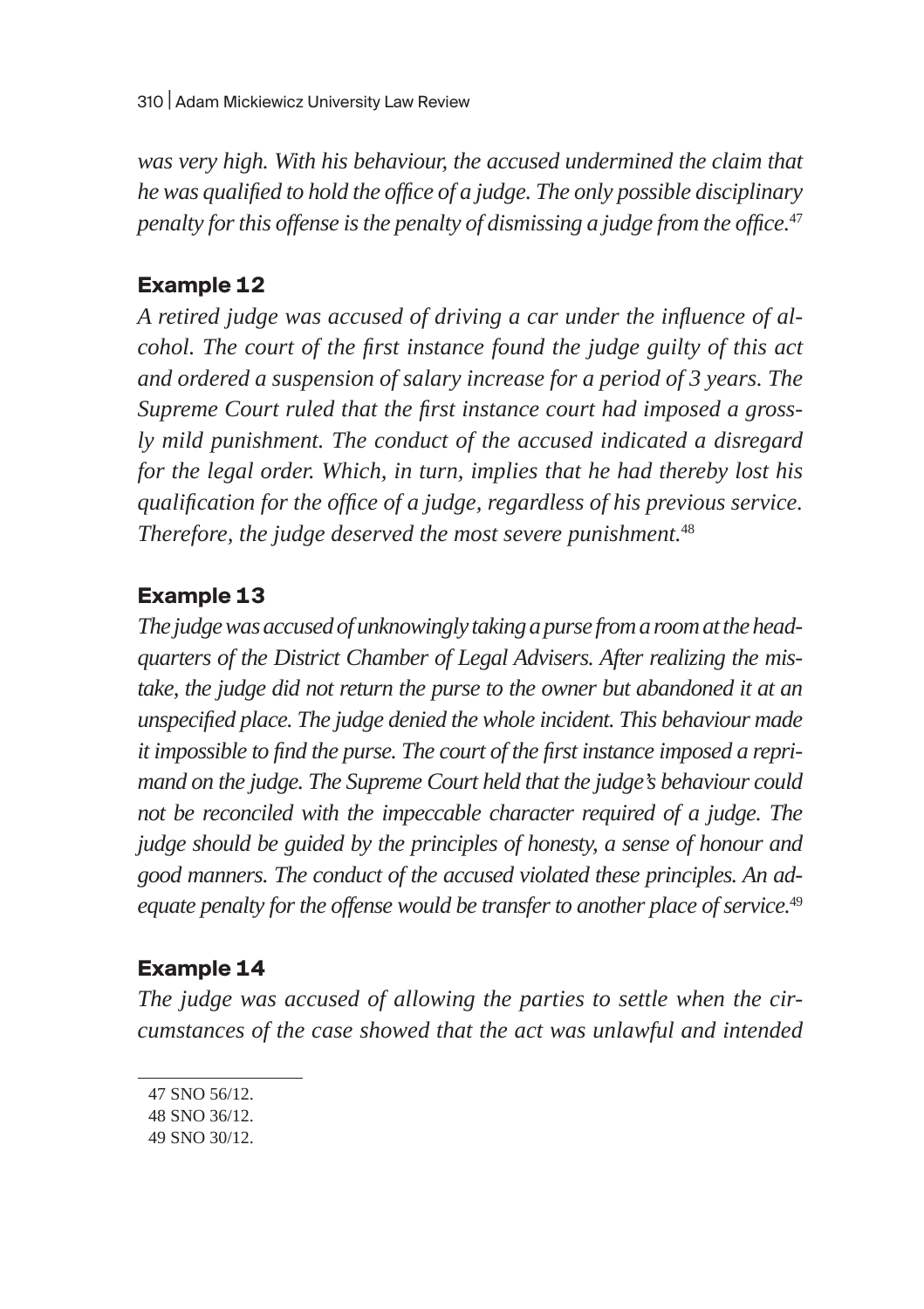*to circumvent the law. By his behaviour, the judge created the danger of hindering the pursuit of claims by creditor entities. For this offense, the first instance court ordered the judge to be removed from office. The Supreme Court found that the sentence imposed was grossly severe. The Supreme Court had in mind the behaviour of the accused after committing the offense aimed at setting aside the effects of the offense and her earlier service. In the opinion of the Supreme Court, an adequate penalty was the transfer to another place of service.*<sup>50</sup>

## **Example 15**

*The judge was accused of taking the incorrect procedural decision, without legal and factual grounds, of excluding the case for a separate examination of the main thread of the case. This decision led to lengthy proceedings. The disciplinary court of the first instance found that there had been a violation of the rules of procedure and imposed a warning. The Supreme Court, as a court of the second instance, recognized that the disciplinary court's decision had entered the sphere of the judge's independence. A judge who would be concerned by the threat of disciplinary responsibility when issuing a judgment could not be independent. The Supreme Court found that the accused's decision was of a procedural nature and involved a decision-making process. In the court's view, the judge could not be held to have committed an act of offense against the law, and therefore acquitted the accused.*<sup>51</sup>

## **Example 16**

*The judge was found guilty, by the disciplinary court of the first instance, of having violated the dignity of her profession by obstructing her exhusband's contact with their child. In this way, the judge did not respect the court's judgment establishing the rules of contact between the father and the minor. The accused was punished with a reprimand. In the opin-*

<sup>50</sup> SNO 6/13.

<sup>51</sup> SNO 40/13.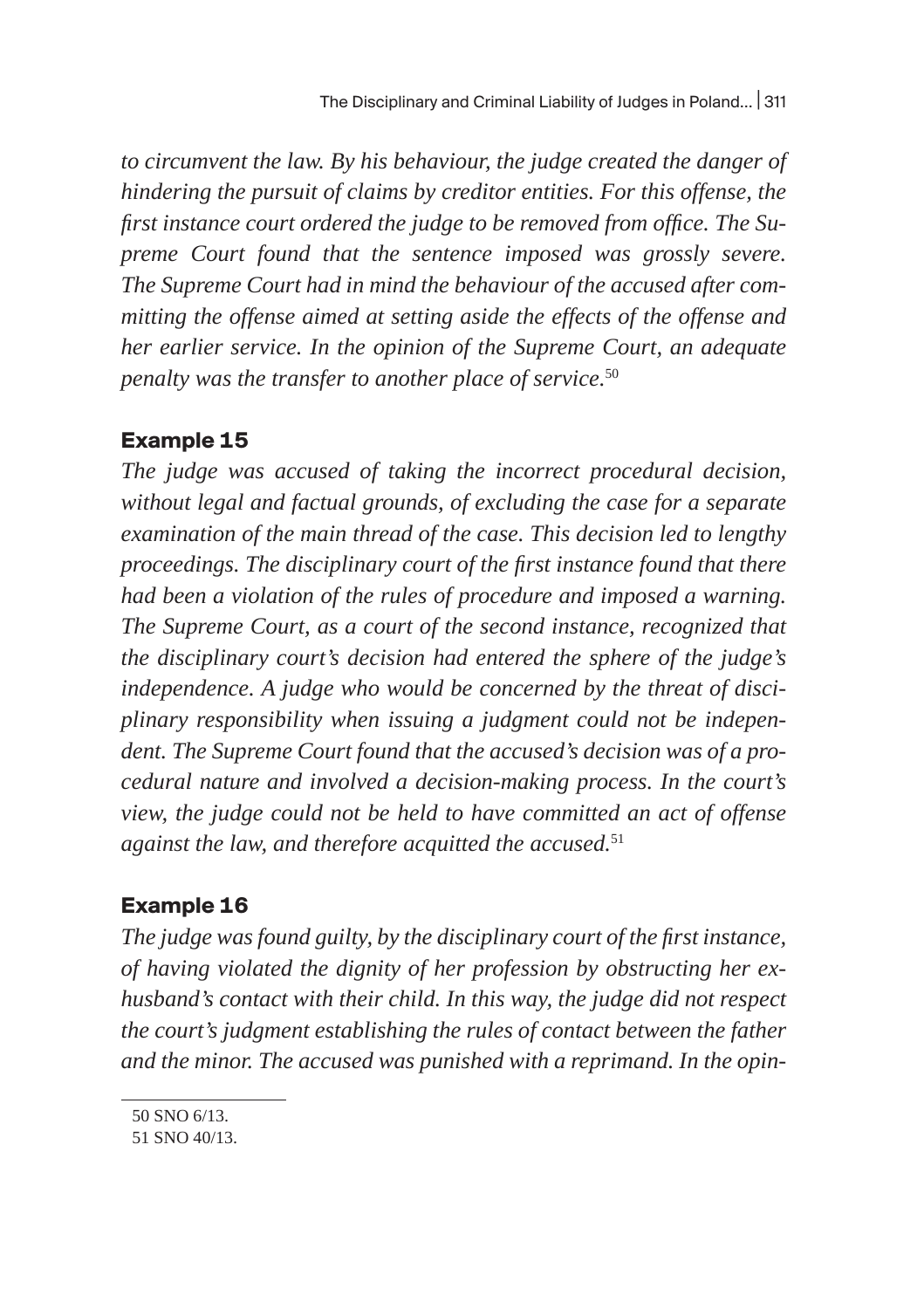*ion of the Supreme Court, this penalty was grossly severe. The Supreme Court took into consideration in favour of the accused her reputation for impeccable service and family situation, and imposed a warning.*<sup>52</sup>

The examples described above show that the Supreme Court corrected cases both of too mild treatment of the accused by the court of the first instance and situations of too harsh assessment of the behaviour of the accused.

### **Offenses Committed by Judges**

According to data provided by the Ministry of Justice, from October 1, 2001 to September 2018, the Minister of Justice was notified of the issuance of 107 resolutions of the Supreme Court authorizing the prosecution of judges.<sup>53</sup> The list of acts the judges were accused of is provided in Table 7.

| No. |                                                              | <b>Type of crime</b>                                                                                                    |                                   |  |  |  |
|-----|--------------------------------------------------------------|-------------------------------------------------------------------------------------------------------------------------|-----------------------------------|--|--|--|
| 1.  | Offenses<br>against life and<br>health                       | Causing a violation of body organ func-<br>tioning or causing a health disorder lasting<br>up to 7 days and over 7 days | art. 157<br>$§ 1$ and 2<br>$PC1*$ |  |  |  |
| 2.  | <b>Offenses</b><br>against se-<br>curity in<br>communication | Causing a traffic accident, including fatal<br>or serious damage to health                                              | art. 177<br>$§ 1$ and 2<br>PC     |  |  |  |
|     |                                                              | Driving under the influence of alcohol or<br>drugs                                                                      | art. 178a<br>$§ 1$ and 2<br>PC    |  |  |  |
| 3.  | Offenses<br>against<br>freedom                               | Violent or unlawful threat against a person                                                                             | art. 191<br>§ 1 PC                |  |  |  |

Table 7. List of crimes alleged against judges in the years 2001–2018

52 SNO 39/13.

53 See Ł. Piebiak, *Odpowiedź na interpelację nr 25389…*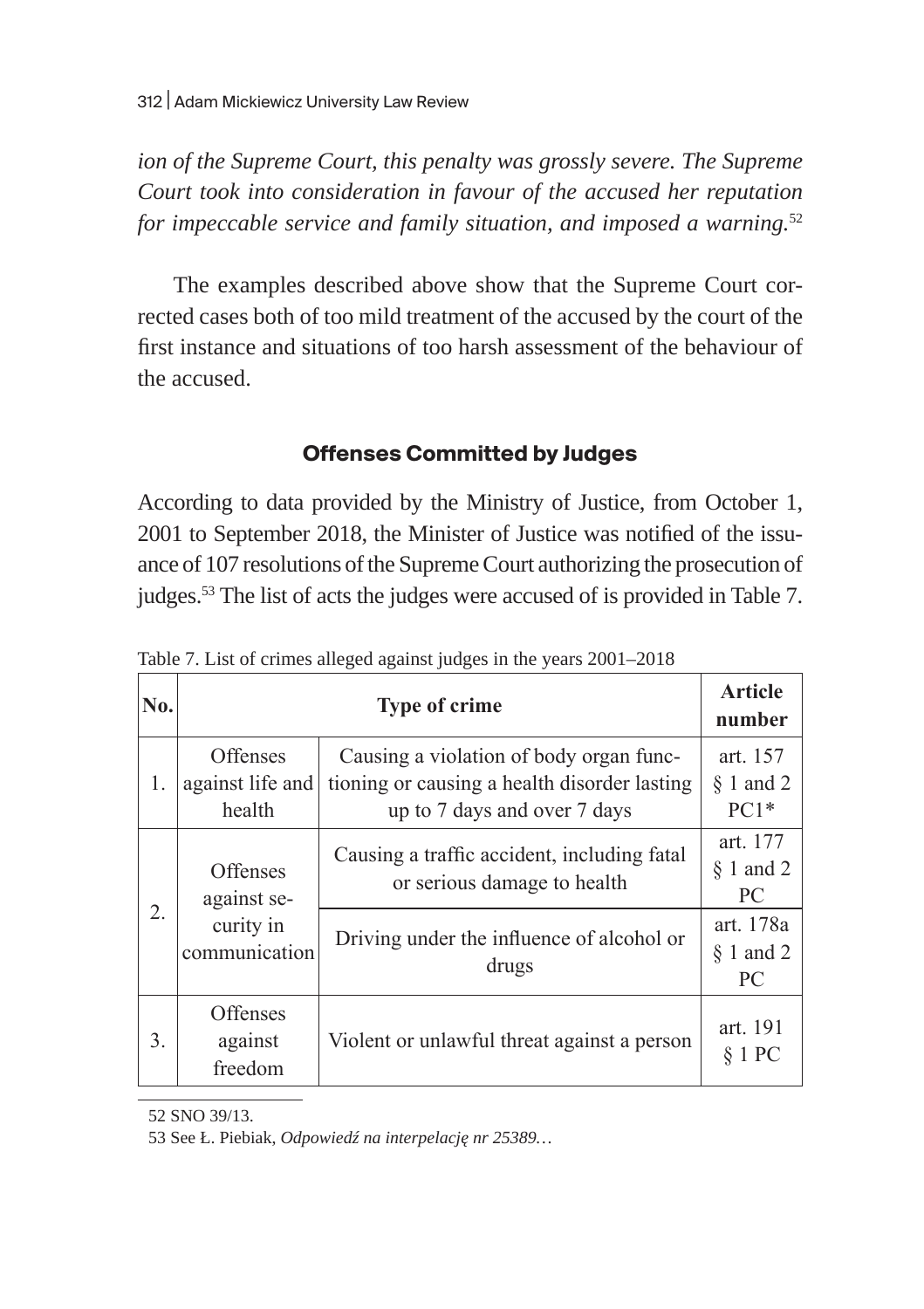| No. |                                                          | Type of crime                                                                                                                                                                 |                               |  |  |  |  |  |
|-----|----------------------------------------------------------|-------------------------------------------------------------------------------------------------------------------------------------------------------------------------------|-------------------------------|--|--|--|--|--|
|     |                                                          | Rape and leading another person to un-<br>dergo another sexual activity                                                                                                       | art. 197 § 1<br>and 2 PC      |  |  |  |  |  |
| 4.  | Offenses<br>against sexual<br>freedom and                | Abusing of dependency relationship or us-<br>ing of critical position and causing another<br>person to have sexual intercourse or other<br>sexual activity                    | art. 199<br>§ 1 PC            |  |  |  |  |  |
|     | decency                                                  | Sexual intercourse with a minor under the<br>age of 15 years                                                                                                                  | art. 200<br>§ 1 PC            |  |  |  |  |  |
|     |                                                          | Incest                                                                                                                                                                        | art. 201<br>PC                |  |  |  |  |  |
| 5.  | Offenses<br>against family<br>and care                   | Physical or psychological harassment of<br>the closest person or another person being<br>in a constant or transient relationship with<br>the perpetrator                      | art. 207<br>§ 1 PC            |  |  |  |  |  |
| 6.  | Offenses<br>against honour<br>and bodily<br>integrity    | Defamation of another person by means of<br>mass communication                                                                                                                | art. 212<br>§ 2 PC            |  |  |  |  |  |
|     |                                                          | Violation of bodily integrity of a public<br>official                                                                                                                         | art. 222<br>§ 1 PC            |  |  |  |  |  |
|     |                                                          | Insulting a public official                                                                                                                                                   | art. 226<br>§ 1 PC            |  |  |  |  |  |
| 7.  | Offenses<br>against the<br>activity of<br>state institu- | Dependence of the performance of official<br>activity on the receipt of financial or per-<br>sonal benefits, including for conduct that<br>constitutes a violation of the law | art. 228<br>$§$ 1 and 3<br>PC |  |  |  |  |  |
|     | tions and local<br>government                            | Execution of official duties subject to re-<br>ceipt of financial or personal benefits                                                                                        | art. 228<br>$§$ 4 PC          |  |  |  |  |  |
|     |                                                          | Acceptance of a financial advantage of<br>considerable value in connection with per-<br>forming a public function                                                             | art. 228<br>§ 5 PC            |  |  |  |  |  |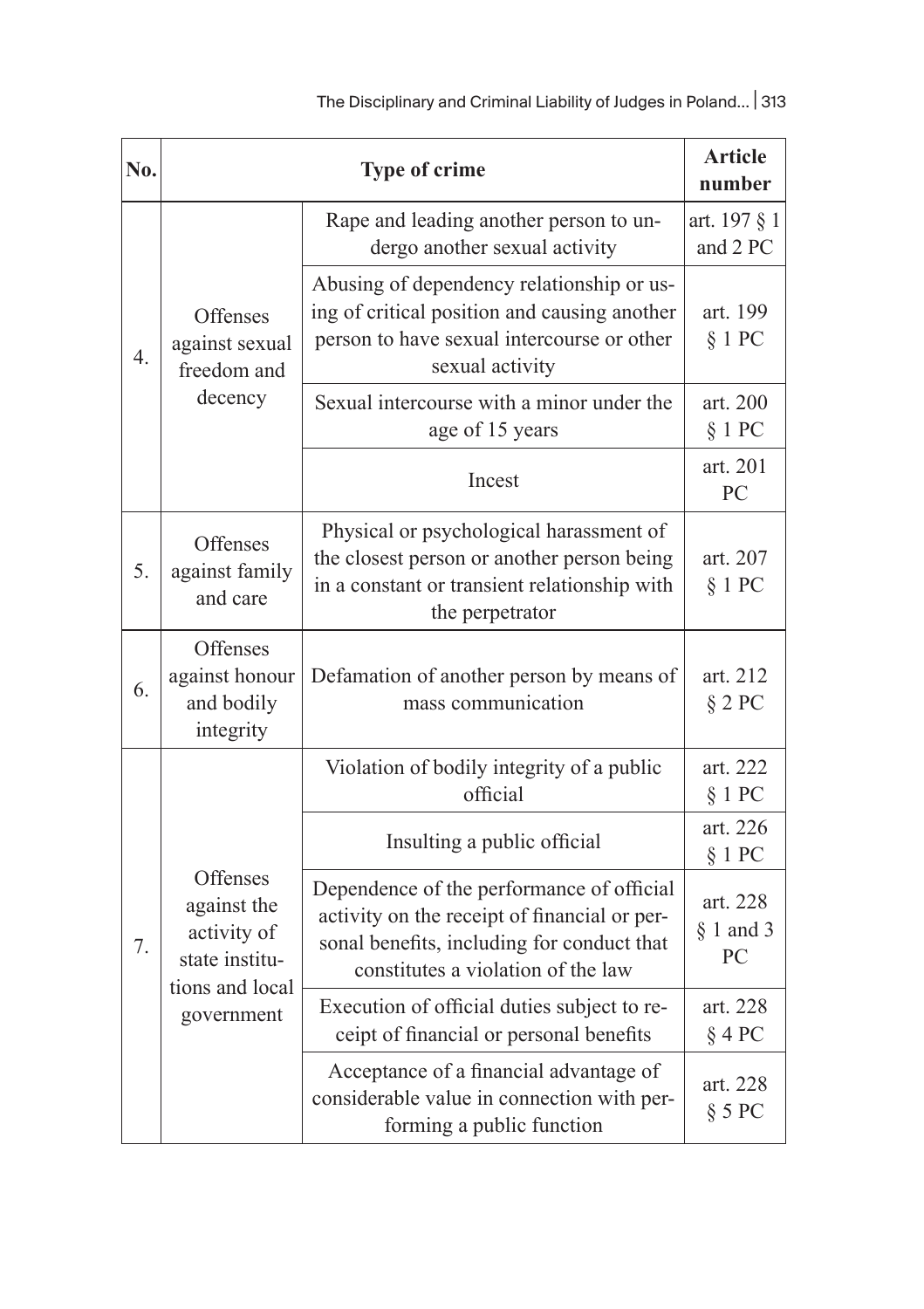| No. |                                                      | <b>Type of crime</b>                                                                                       |                                     |  |  |
|-----|------------------------------------------------------|------------------------------------------------------------------------------------------------------------|-------------------------------------|--|--|
|     |                                                      | Mediation in settling the matter in ex-<br>change for financial or personal benefit                        | art. 230<br>§ 1 PC                  |  |  |
|     | Offenses                                             | Abuse of rights in connection with the per-<br>formance of a public function                               | art. 231<br>§ 1 PC                  |  |  |
| 7.  | against the<br>activity of<br>state institu-         | Making false testimonies in court proceed-<br>ings or other proceedings conducted pursu-<br>ant to the Act |                                     |  |  |
|     | tions and local<br>government                        | False accusation of another person of<br>committing a criminal act or disciplinary<br>offense              | art. 234<br>PC                      |  |  |
|     |                                                      | False crime notification                                                                                   |                                     |  |  |
| 9.  | Offenses<br>against elec-<br>tions and<br>referendum | Infringement during the election                                                                           | art. 248<br>PC                      |  |  |
| 10. | Offenses<br>against public<br>order                  | Participation in an organized criminal<br>group                                                            | art. 258<br>§ 1 PC                  |  |  |
|     | Offenses                                             | Counterfeit or forged document and using<br>it as an authentic one                                         | art. 270<br>§ 1 PC                  |  |  |
| 11. | against the<br>credibility of                        | Certification of an untruth in a document<br>by a public official                                          | art. 271<br>§ 1 PC                  |  |  |
|     | documents                                            | Phishing a false statement by deceitfully<br>misleading a public official                                  |                                     |  |  |
| 12. | Offenses<br>against<br>property                      | Theft and usurpation                                                                                       | art. 278<br>$§ 1$ and<br>284 § 1 PC |  |  |

\*Act of June 6, 1997 Penal Code (Journal of Law of 2019, item 1950).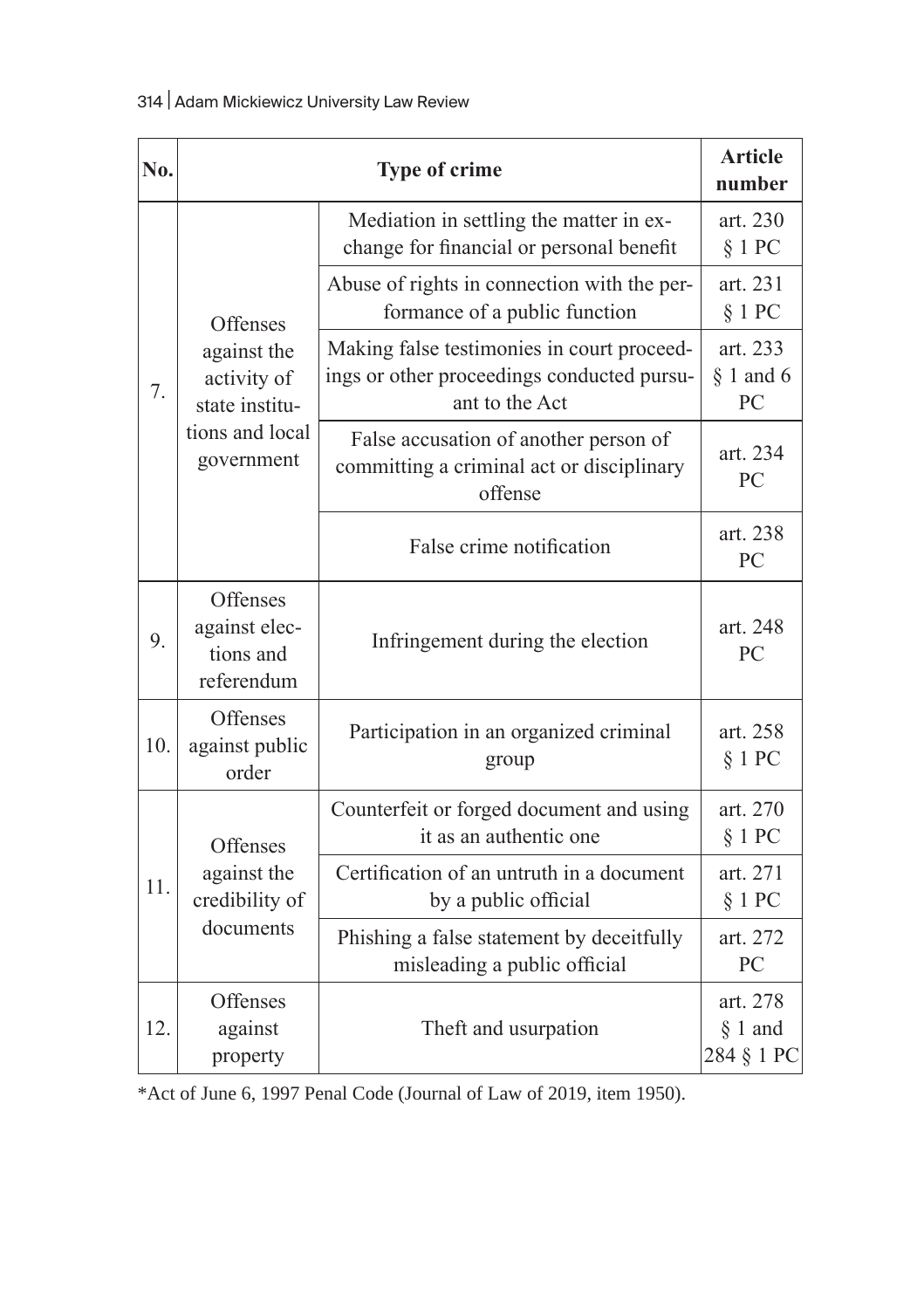As is evident from the data contained in Table 7, judges were accused of committing crimes related to the office (e.g. paid protection) as well as those from the sphere of personal life (e.g. crimes against sexual freedom). It should be noted that Table 7 contains only data on the offenses in relation to which preparatory proceedings were pending against judges. The Ministry of Justice did not disclose data on convictions for individual offenses.

In March 2016, an Internal Affairs Department was created in the Internal Prosecutor's Office. The purpose of this department is to conduct preparatory proceedings in cases of the most serious crimes committed by judges, among others. In this department, seven indictments were brought against judges. By 2018, one of these proceedings in court had been discontinued in connection with the reconciliation of the parties.<sup>54</sup>

#### **Conclusions**

1. During the period analysed, the largest number of disciplinary cases per year heard by the disciplinary court was in the year 2007, while the smallest number of cases was in the year 2018. Poland is a country in which the number of disciplinary proceedings initiated is in the European average.

2. If there is an indictment against the accused, disciplinary proceedings usually end with the conviction of the accused in the first instance. The second instance court usually upholds the contested ruling, although in one third of the cases the case is referred back to the court.

3. The most common penalty imposed on the accused is a warning or a reprimand. These are the mildest penalties. The disciplinary court does not, however, avoid imposing the most severe penalties, i.e. transfer to another place of service or dismissal of a judge from office.

4. The most frequently occurring disciplinary offenses of judges were an obvious and blatant disregard for the law related to a failure to

<sup>54</sup> See Ł. Piebiak, *Odpowiedź na interpelację nr 25389…*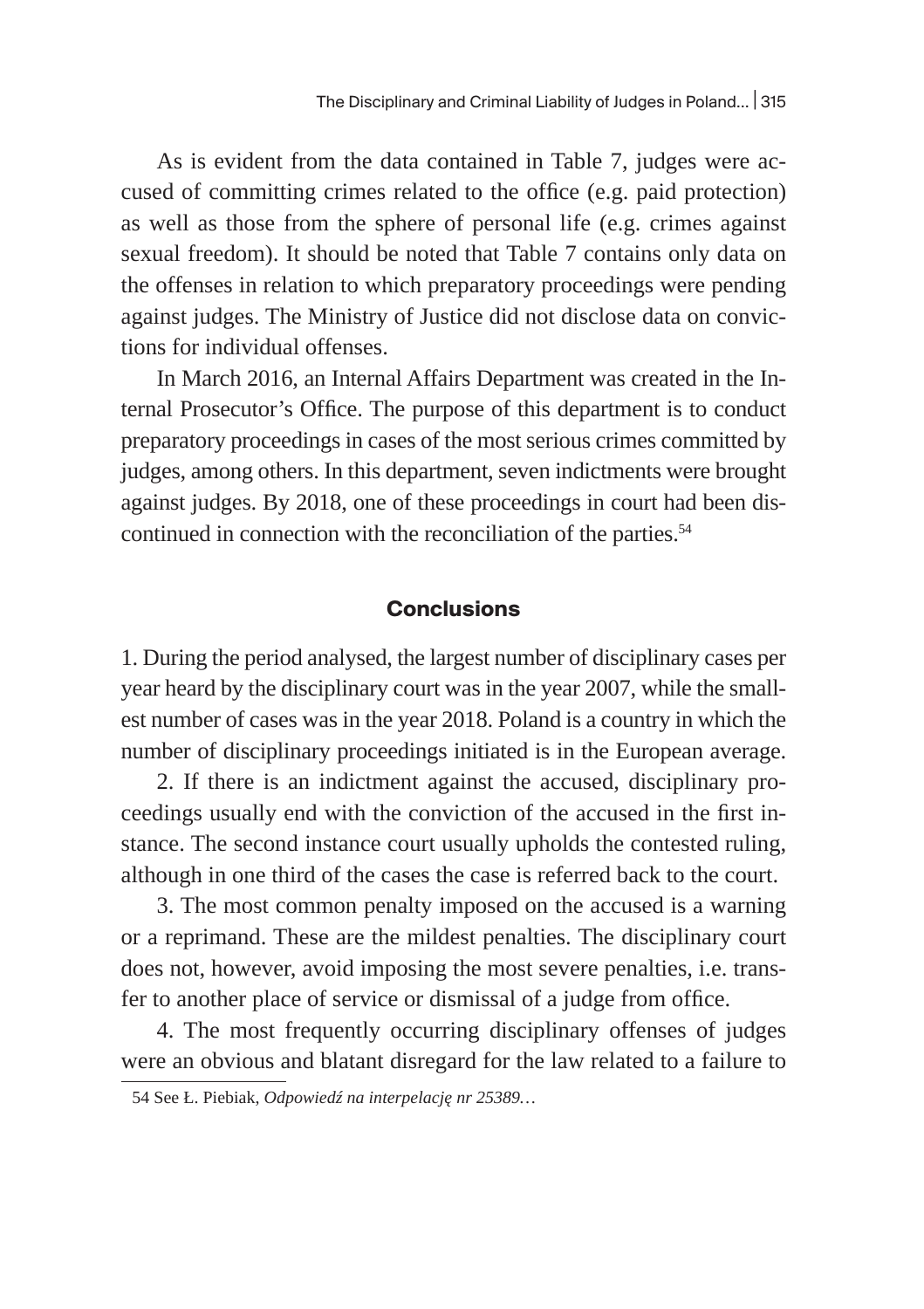comply with the provisions on the speed and efficiency of proceedings as well as deadlines for preparing justifications for sentences.

5. The Supreme Court altered the penalties of a warning or a reprimand, respectively, to the transfer to another place of service or removal of a judge from the office, as well as the penalty of the removal of a judge from the office to transfer to another place of service. In this case, the gravity of the offense and its significance from the point of view of the good of the justice were taken into consideration, as well as the judge's previous service.

6. From October 1, 2001 to September 2018, 107 resolutions of the Supreme Court authorizing the prosecution of a judge occurred. The judges were accused of committing crimes both regarding the sphere of their profession (e.g. corruption) and closely related to their private lives (e.g. rape or driving a car in a state of intoxication).

7. Considering the results of the research, it would be worth conducting similar research in relation to other legal professions as well as undertaking a broader substantive discussion in this respect.

### **References**

- *About the European Commission for the efficiency of justice (CEPEJ),*  <https://www.coe.int/en/web/cepej/about-cepej>.
- Acquaviva N., Castagnet F., Evanghelou M., *A comparative analysis of Disciplinary Systems for European judges and prosecutors, For the 7th edition of the THEMIS Competition – 2012*, <http://www.ejtn.eu/ Documents/Themis%202012/THEMIS%202012%20ERFURT%20 DOCUMENT/Written%20paper%20France%203.pdf>.
- Act of 20 December 2019 amending the Act Law on the structure of common courts, the Act on the Supreme Court and some other acts (Journal of Laws of 2020, item 190).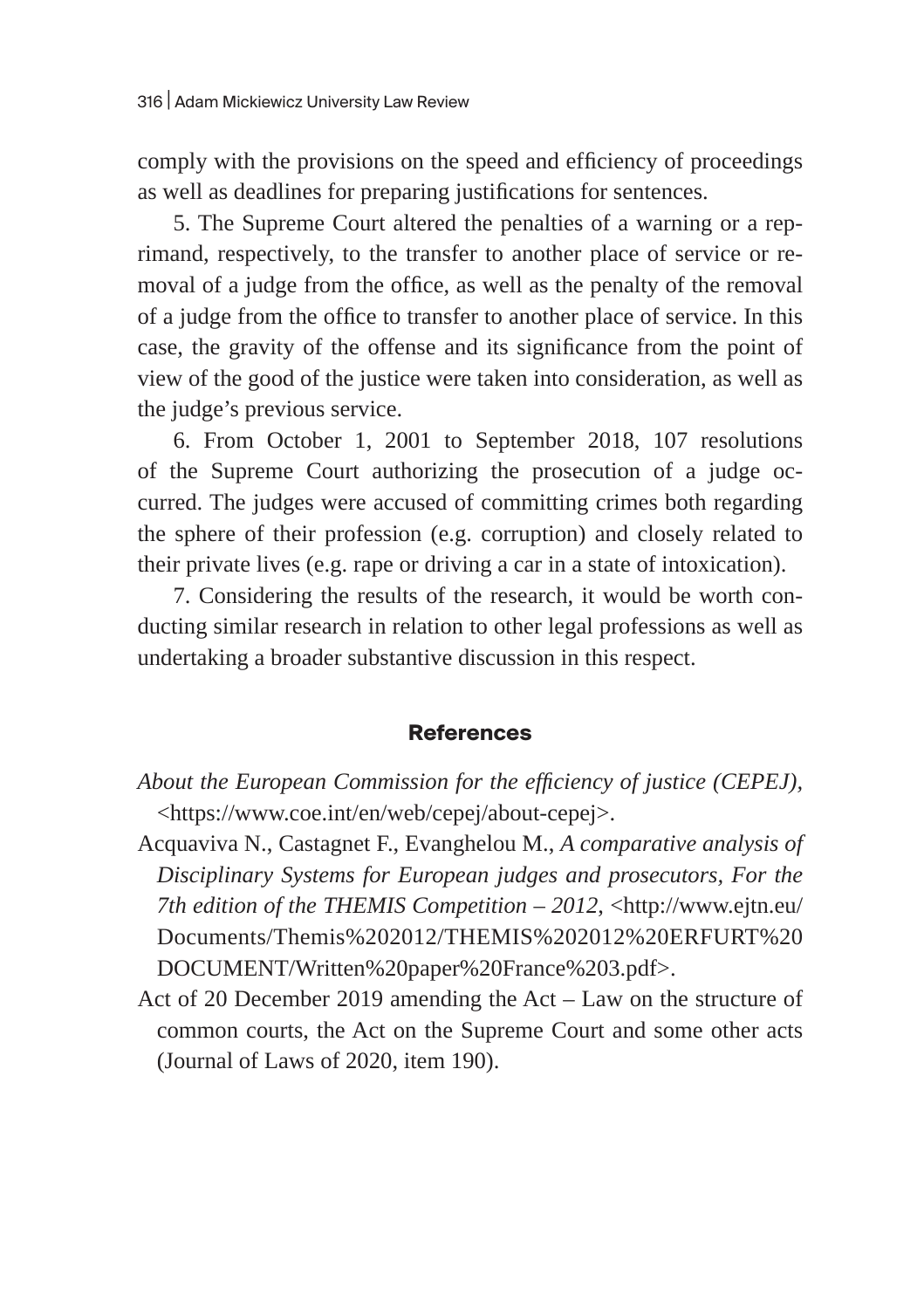Act of 27 July 2001 Law on the System of Common Courts (Journal of Laws of 2020, item 365).

Act of June 6, 1997 Penal Code (Journal of Laws of 2019, item 1950).

- CEPEJ Report on *European judicial systems –Edition 2014 (2012 data): efficiency and quality of justice*, <http://www.just.ro/wp-content/uploads/2015/09/editia-2014-en.pdf>.
- CEPEJ Report on *European judicial systems –Edition 2014 (2012 data): efficiency and quality of justice*, <http://www.just.ro/wp-content/uploads/2015/09/editia-2014-en.pdf>.

Chudy K., *Czy istnieje potrzeba wprowadzenia radykalnych zmian w sądownictwie dyscyplinarnym zawodów prawniczych?*, "Palestra" 2006, no. 5–6.

- Constitution of the Republic of Poland of April 2, 1997 (Journal of Laws of 1997, no. 07, item 15).
- Czarnecki P., *Postępowanie dyscyplinarne wobec osób wykonujących prawnicze zawody zaufania publicznego*, Warszawa 2013.
- Ereciński T., Gudowski J., Iwulski J., *Prawo o ustroju sądów powszechnych. Ustawa o Krajowej Radzie Sądownictwa. Komentarz*, Warszawa 2010.
- Giętkowski R., *Odpowiedzialność dyscyplinarna wprawie polskim*, Gdańsk 2013.
- Gruodytè E., *The disciplinary liability of Lithuanian Lawyers: a comparative approach*, "Baltic Journal of Law & Politics" 2014, no. 2.
- Haley J. O., *The Civil, Criminal and Disciplinary Liability of Judges*, "The American Journal of Comparative Law" 2006, vol. 54.
- Korzeniowska-Lasota A., Lasota M., *Odpowiedzialność sędziego za wykroczenia*, "Studia Prawnoustrojowe" UWM, 2010, no. 1.
- Kozielewicz W., *Odpowiedzialność dyscyplinarna sędziego za wykroczenie*, in: *Państwo prawa i prawo karne. Księga jubileuszowa Profesora Andrzeja Zolla*, ed. P. Kardas, vol. 2, Lex.
- Kozielewicz W., *Odpowiedzialność dyscyplinarna sędziów*, in: *Odpowiedzialność dyscyplinarna sędziów, prokuratorów, radców prawnych i notariuszy*, ed. W. Kozielewicz, Warszawa 2016.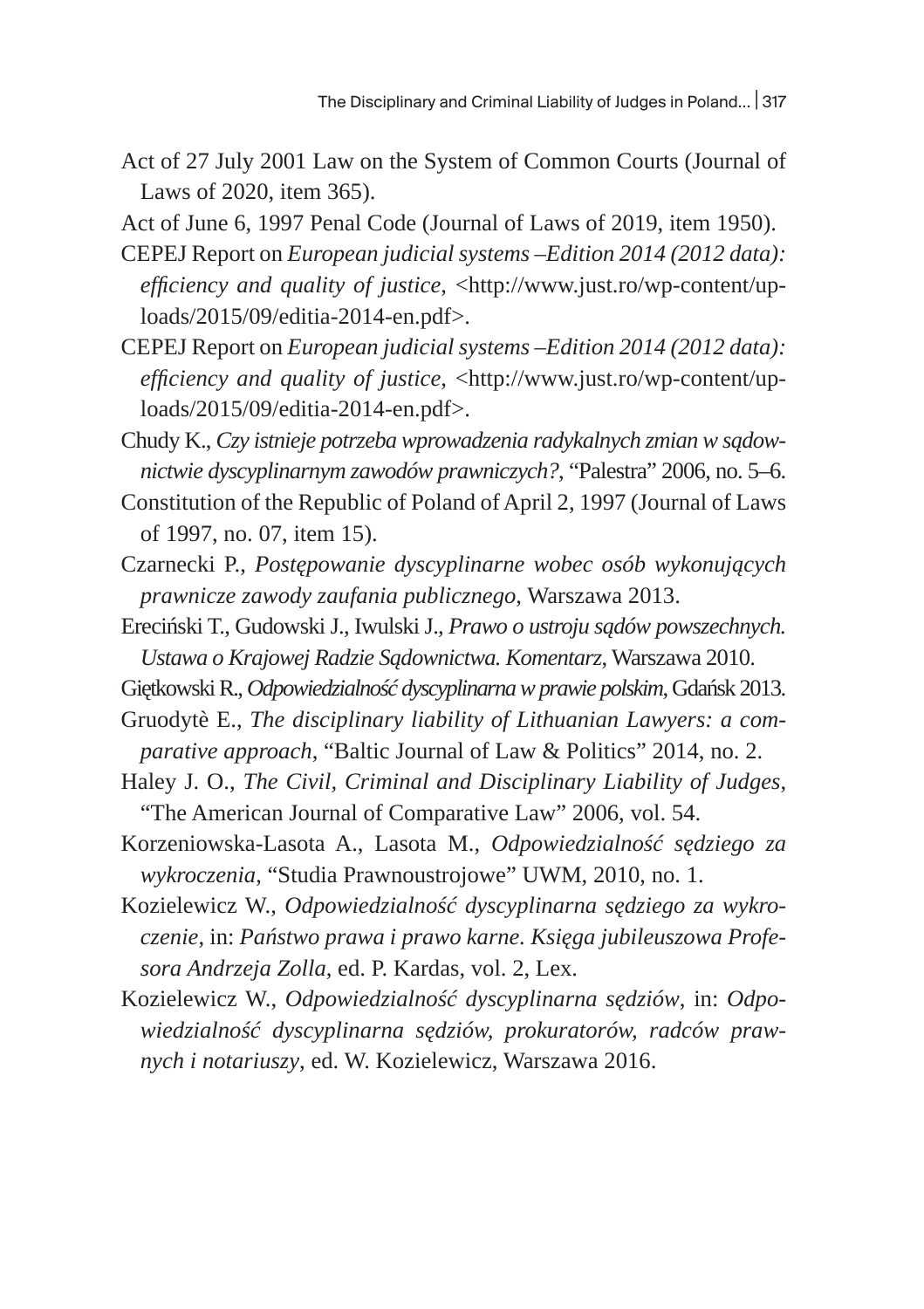- Lista sądów powszechnych, <https://dane.gov.pl/dataset/985,lista-sadow -powszechnych/resource/3873/table?page=3&per\_page=20&q=&sort=>.
- *Minimum Judicial Standards V, Disciplinary proceedings and liability of judges*, *ENCJ Report 2014–2015*, <https://www.encj.eu/images/stories/pdf/GA/ Hague/encj\_report\_minimum\_standards\_v\_adopted\_ga\_june\_2015.pdf>. Paśnik J., *Prawo dyscyplinarne w Polsce*, Warszawa 2000.
- Piebiak Ł., *Odpowiedź na interpelację nr 25389 w sprawie postępowań karnych wobec sędziów*, <http://www.sejm.gov.pl/sejm8.nsf/InterpelacjaTresc.xsp?key=B4SHUE>.
- Resolution No. 25/2017 of The National Council of the Judiciary of January 13, 2017 regarding the publication of a consolidated text of the Set of Professional Ethics Rules for Judges and Court Assessors, <https:// krs.pl/pl/o-radzie/zbior-zasad-etyki-zawodowej-sedziow/591-uchwala-nr-25–2017-krajowej-rady-sadownictwa-z-dnia-13-stycznia-2017-r.html>.
- Sawiński J., *Commentary on Article 107 LSCC*, in: *Law on the structure of common courts. Commentary*, ed. A. Górski, Lex 2013.

Supreme Court ruling reference number SNO 16/15 (April 14, 2015). Supreme Court ruling reference number SNO 21/16 (June 16, 2016). Supreme Court ruling reference number SNO 23/14 (June 5, 2014). Supreme Court ruling reference number SNO 23/17 (July 19, 2017). Supreme Court ruling reference number SNO 24/14 (June 5, 2014). Supreme Court ruling reference number SNO 26/2016 (May 2, 2020). Supreme Court ruling reference number SNO 29/12 (June 29, 2012). Supreme Court ruling reference number SNO 30/12 (June 21, 2012). Supreme Court ruling reference number SNO 31/11 (July 20, 2011). Supreme Court ruling reference number SNO 31/16 (September 26, 2016). Supreme Court ruling reference number SNO 34/14 (July 18, 2014). Supreme Court ruling reference number SNO 34/15 (June 22, 2015). Supreme Court ruling reference number SNO 36/12 (January 15, 2013). Supreme Court ruling reference number SNO 39/13 (January 22, 2014). Supreme Court ruling reference number SNO 40/13 (January 22, 2014).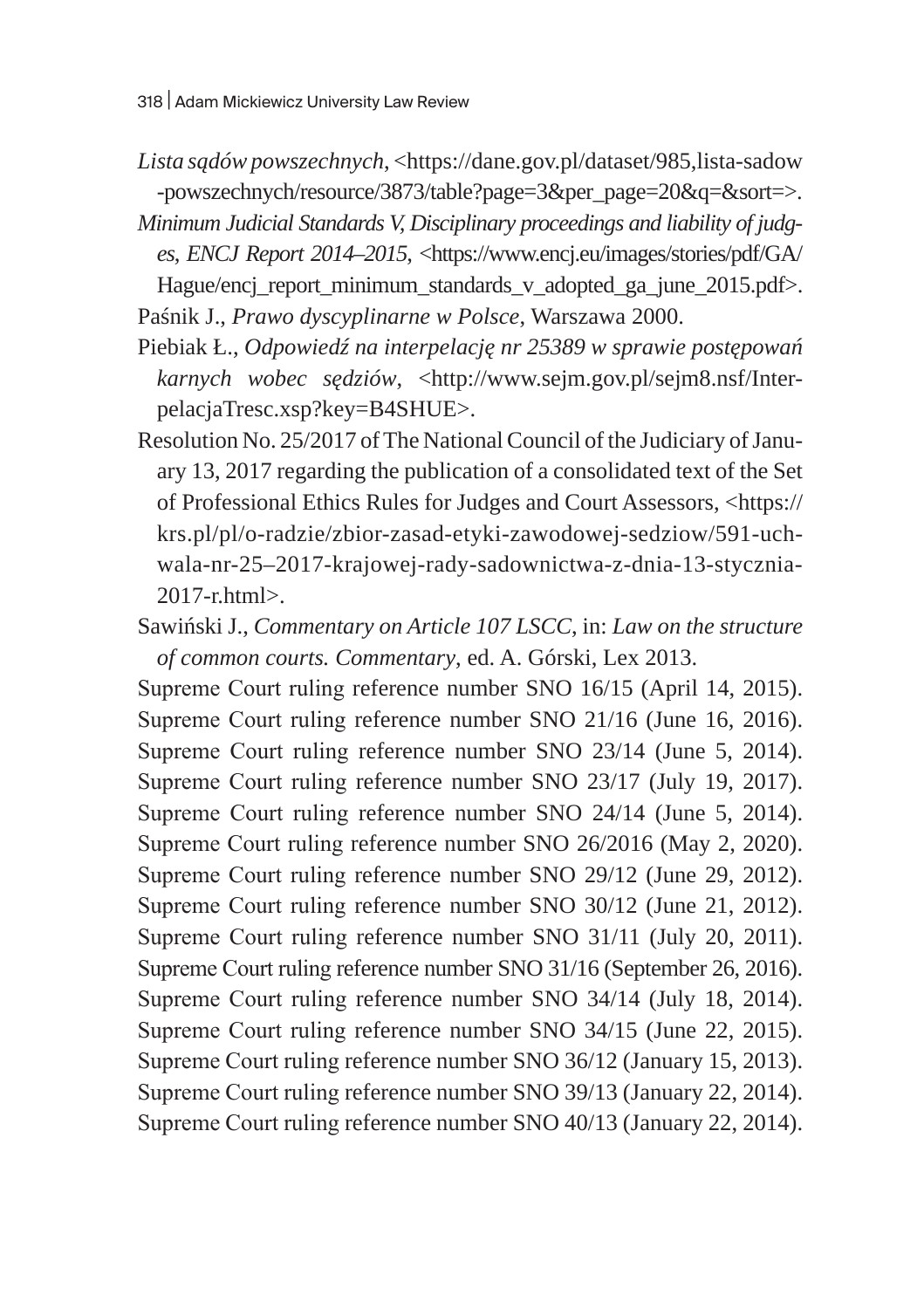Supreme Court ruling reference number SNO 41/11 (October 28, 2011). Supreme Court ruling reference number SNO 45/15 (August 20, 2015). Supreme Court ruling reference number SNO 56/12 (January 31, 2013). Supreme Court ruling reference number SNO 59/15 (October 13, 2015). Supreme Court ruling reference number SNO 6/13 (April 18, 2013). Supreme Court ruling reference number SNO 60/14 ((December 11, 2014). Supreme Court ruling reference number SNO 65/15 (October 26, 2015). Supreme Court ruling reference number SNO 66/15 (October 26, 2015). Supreme Court ruling reference number SNO 7/16 (September 14, 2016). Supreme Court ruling reference number SNO 9/15 (March 20, 2015). Tsaoussi A., Zervogianni E., *Judges as satisficers: a law and economics perspective on judicial liability*, "European Journal of Law and Economics" 2010, no. 29.

#### **SUMMARY**

# **The Disciplinary and Criminal Liability of Judges in Poland. A Criminalistics Study of Cases of Disciplinary and Criminal Liability of Judges in the Years 2010–2018**

The article presents basic findings about the disciplinary and criminal liability of common courts judges in Poland. These findings are presented from a criminalistics perspective. The article provides data on the following issues: the basics of the disciplinary and criminal liability of judges, the number of disciplinary cases of judges in the years 2010–2018 and the number of criminal cases of judges in the years 2001–2017, categories of the disciplinary violations and crimes committed, decisions taken in cases of disciplinary violations, and imposed penalties. The article is based on an examination of Supreme Court verdicts issued in disciplinary cases of judges and data provided by the Ministry of Justice

Keywords: disciplinary liability, criminal liability, judges, legal ethics.